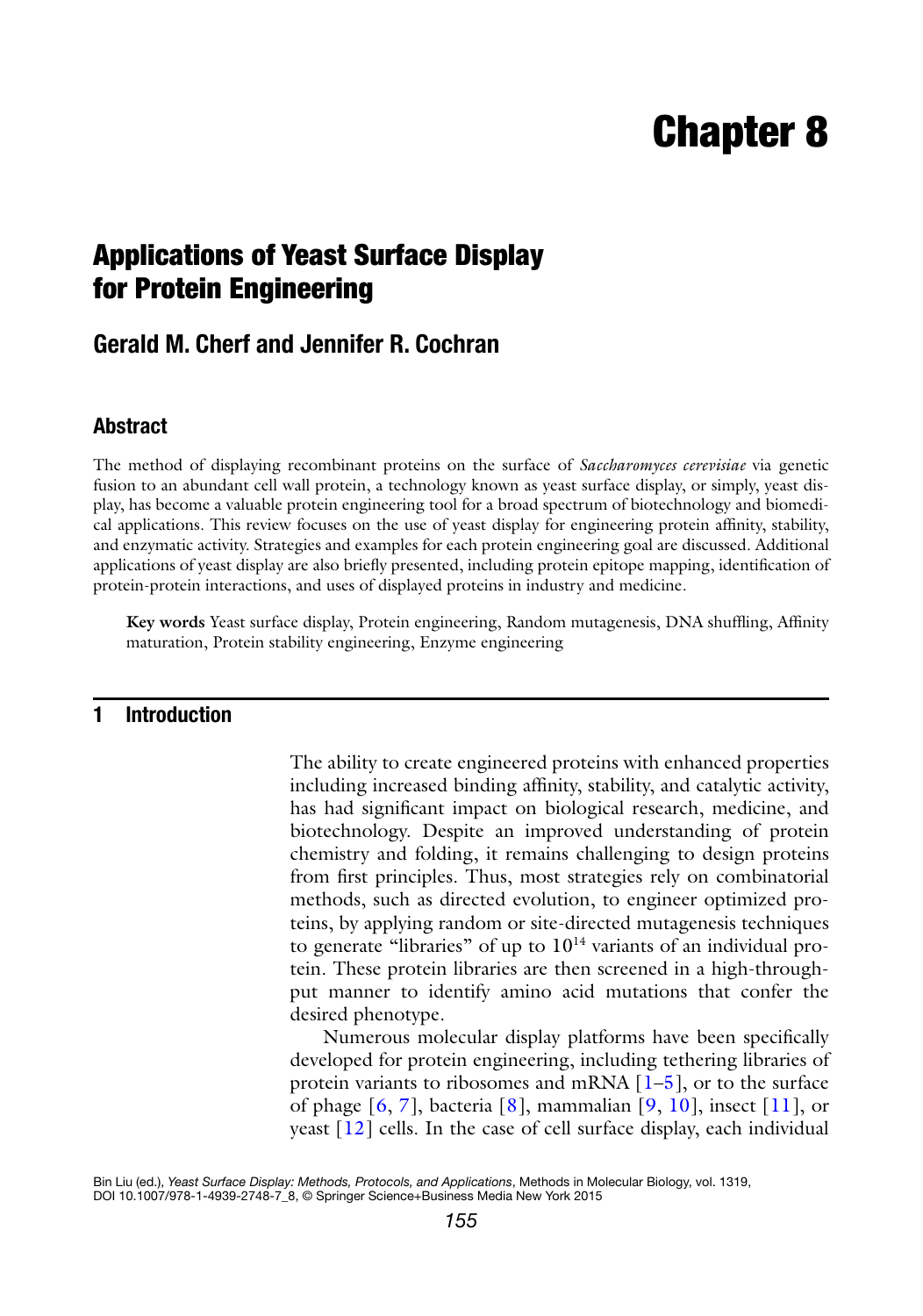cell is transformed with a single vector encoding a protein variant of interest that is genetically fused to a cell-surface anchor protein. The anchor protein contains a signal sequence that directs efficient transport of the fusion protein to the cell surface, where it is immobilized and accessible to the extracellular space. Yeast surface display has become a leading platform for protein engineering due to its collective advantages, including (1) a eukaryotic expression system capable of incorporating posttranslational modifications such as disulfide bond formation;  $(2)$  low technical and time requirements relative to other eukaryotic display systems; (3) inclusion of epitope tags, which allows normalization of protein function (e.g., ligand binding) to surface expression and, thus, identification of proteins that both express at high levels and bind with high affinity to a target protein; and  $(4)$  compatibility with flow cytometric analysis, which allows quantitative measurements of equilibrium binding constants, dissociation kinetics, stability, and specificity of the displayed proteins without the laborious requirements of soluble protein expression and purification.

This review primarily focuses on the applications of yeast display from a protein engineering perspective, including examples of protein affinity maturation, stability engineering, and enzyme engineering. Other applications of yeast display are briefly reviewed, such as protein epitope mapping, identification of protein-protein interactions, and display of proteins and enzymes on yeast cells for biotechnology and biomedical applications.

#### **2 Yeast Surface Display Platform**

Yeast offer multiple options for cell surface anchor proteins, including Agα1p, Aga2p, Cwp1p, Cwp2p, Tip1p, Flo1p, Sed1p, YCR89w, and Tir1  $\lceil 13 \rceil$ . Fusion of a protein of interest to the Cor N-terminus of an anchor protein typically results in the display of up to 100,000 copies of the fusion protein on the cell surface of *Saccharomyces cerevisiae* [\[ 14\]](#page-16-0). The choice of the anchor protein and fusion terminus depends on the protein to be engineered; generally the terminus farthest from the functional portion of the protein should be tethered to the anchor protein to avoid disrupting activity. The most common yeast display system employs fusion of the protein of interest to the C-terminus of the *a - agglutinin* mating protein Aga2p subunit, a technology pioneered by Boder and Wittrup  $[12]$  $[12]$  $[12]$  (Fig. 1). The yeast surface display construct designed for this system includes two epitope tags: a hemagglutinin (HA) tag between Aga2p and the N-terminus of the protein of interest, and a C-terminal *c*- *myc* tag (Fig. [1a\)](#page-2-0). Induction of protein expression results in surface display of the fusion protein through disulfide bond formation of Aga2p to the  $\beta$ 1,6-glucan-anchored Aga1p domain of  $\alpha$ -agglutinin  $[15-17]$  (Fig. [1b\)](#page-2-0). The epitope tags allow quantification of fusion protein expression, and thus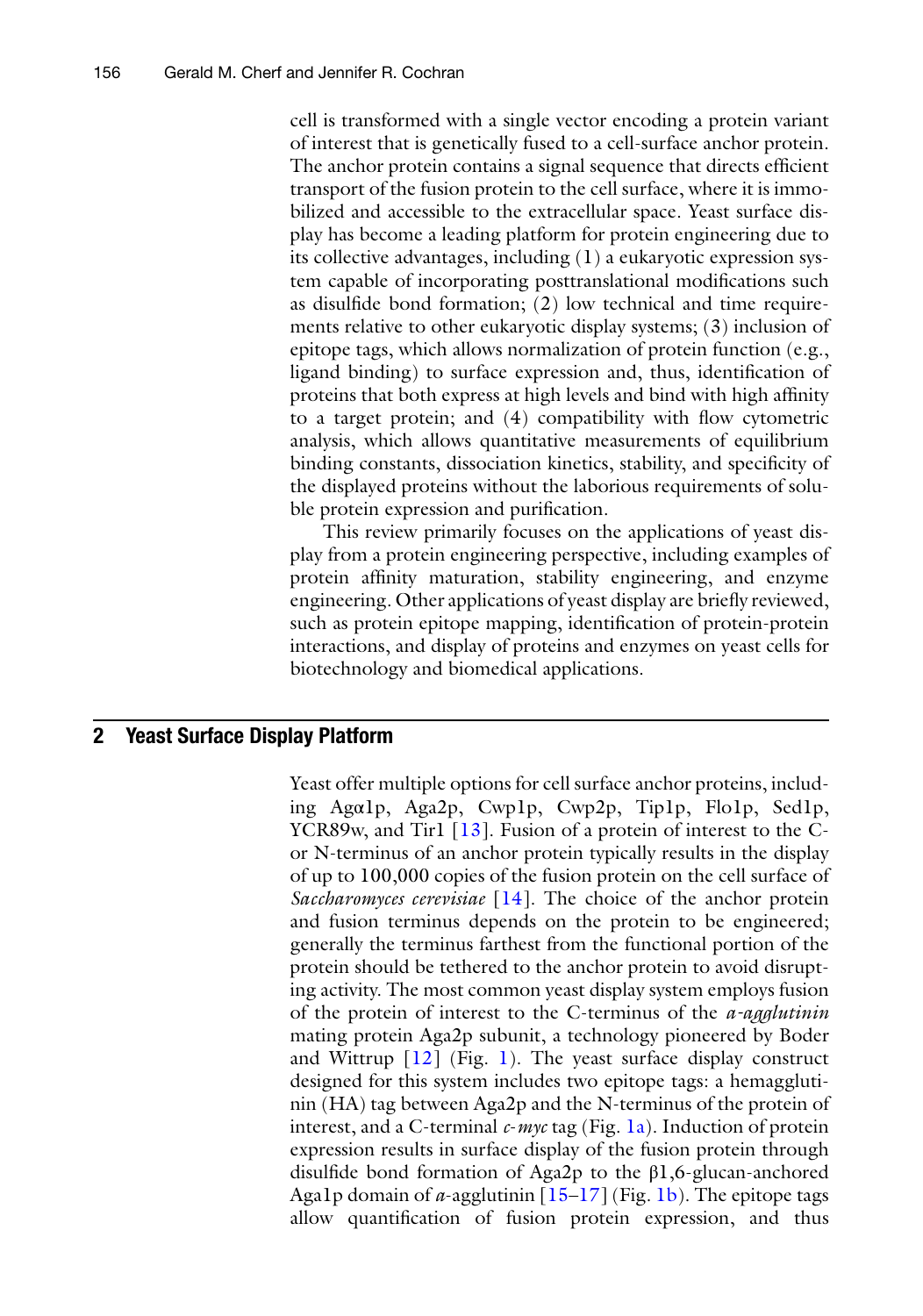<span id="page-2-0"></span>

**Fig. 1** Schematic representation of yeast surface display. (a) The protein of interest is flanked by two epitope tags: a 9-amino acid hemagglutinin antigen (HA) tag and a 10-amino acid *c-myc* tag, and is fused to the C-terminus of the *a*-agglutinin Aga2p subunit. (b) Protein display on the yeast cell surface. Following translation, the 69-amino acid Aga2p subunit associates with 725-amino acid a-agglutinin Aga1p subunit via two disulfide bonds. The fusion protein is subsequently secreted to the extracellular space where Aga1p is anchored to the cell wall via a β1,6-glucan covalent linkage. As a result, the protein of interest is displayed on the cell surface where it is accessible by soluble ligands. Functional display of the protein of interest (shown here as a scFv [129] modified from PDB 1X9Q using the UCSF Chimera package  $[130]$ ) can be detected by a fluorescently labeled antibody or ligand (*red star*) specific to the native fold. The epitope tags are used to normalize protein function to surface expression level through either labeled anti-HA or anti- *c* - *myc* antibodies ( *green stars* ). These features allow flow cytometric sorting of a heterogeneous mixture of yeast cells, each displaying up to 100,000 copies of a individual protein variant, based on the biophysical and biochemical properties of the displayed proteins

normalization of protein function to expression level by flow cytometry using fluorescently labeled antibodies. However, detection of epitope tags yields no information on the fold or function of the protein of interest. Therefore, a ligand or antibody specific for the native fold of the displayed protein must be used to interrogate these properties.

Protein engineering applications using yeast display involve expression of a protein library, which is generated from the underlying genetic material that codes for the protein variants. This connection is known as a genotype-phenotype linkage and must be maintained throughout the protein engineering process so that the desired protein variants can be identified by sequencing following library screening. To create a protein library, diverse genetic material,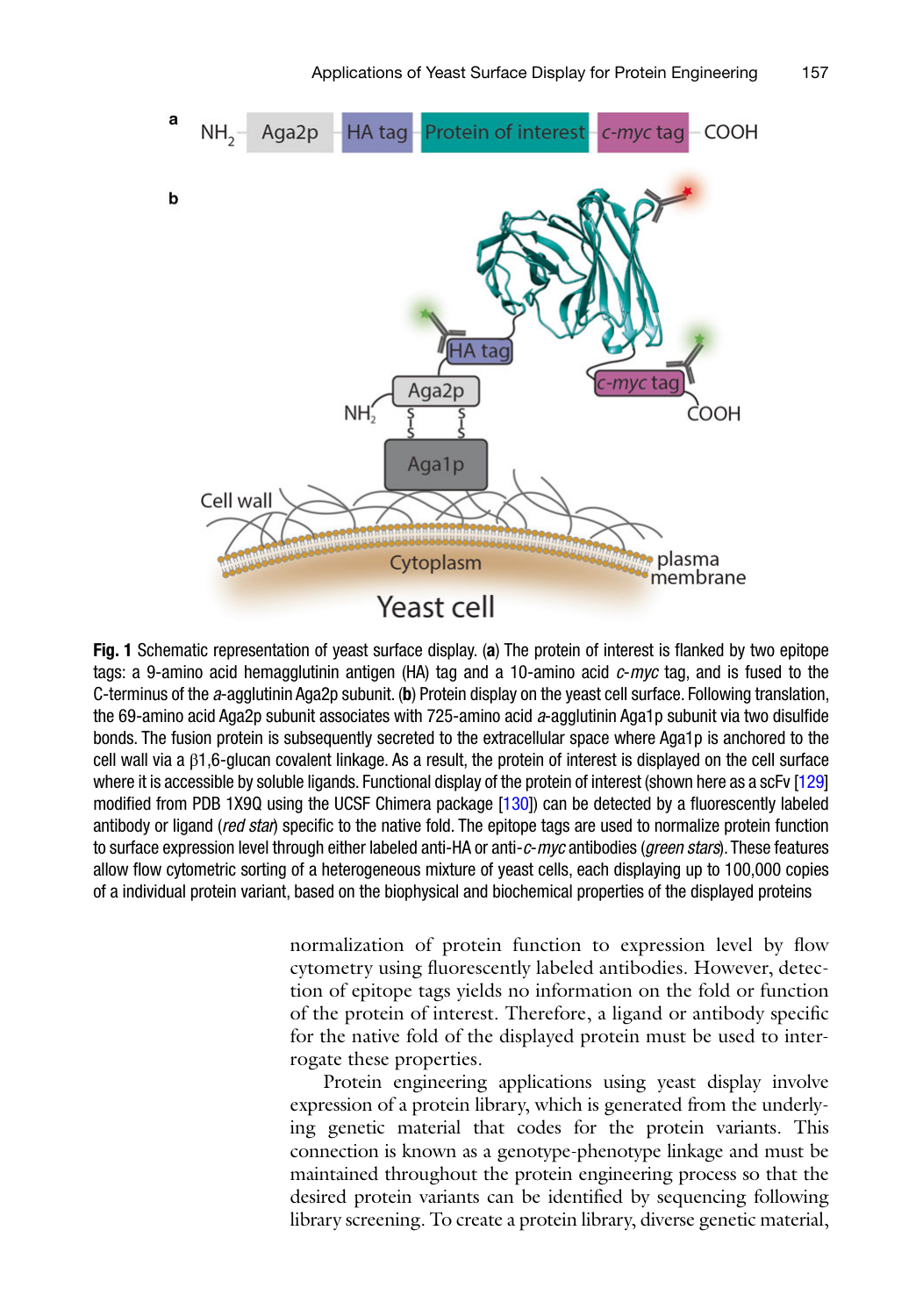which can be obtained directly from organisms or generated by mutagenic PCR, is transformed into yeast cells and induction of expression through a GAL promoter leads to surface display of the protein variants. The resulting library can then be screened using flow cytometric sorting (also known as fluorescence-activated cell sorting, or FACS) to isolate yeast displaying proteins with the desired properties. For this purpose, yeast are incubated with fluorescent probes that differentially label the cells based on the biochemical and biophysical properties of their displayed protein (e.g., affinity, stability, specificity). The yeast cells are then passed single-file through the fluidics stream of a FACS instrument, which analyzes and sorts them based on cell size, granularity, and/or fluorescence measurements. Detailed protocols for library creation and screening have been well described in the field  $[14, 18-21]$ .

Phage display and ribosome display techniques take advantage of panning-based methods to efficiently screen libraries as large as  $10^{12}$ – $10^{14}$  variants. In comparison, yeast display offers lower throughput due to limitations in yeast transformation efficiency and current cell screening technology. The upper limit of library sizes that can currently be screened by FACS is  $~10^{8}-10^{9}$  yeast cells, determined by the maximum sampling rate  $(-50,000 \text{ cells/s})$ of the leading flow cytometry instruments. Moreover, libraries are typically sampled by FACS at higher coverage (e.g., 10×) to increase the probability of sampling each variant at least once. Thus, to increase throughput, yeast-displayed libraries of greater than  $10<sup>8</sup>$ variants can first be screened using bead-based magnetic activated cell sorting (MACS) to reduce the library diversity before screening with FACS [\[ 22, 23\]](#page-16-0). In this method, magnetic beads are coated with a soluble target of interest, for example, an antibody or ligand. The beads are then incubated with the yeast library, and yeast displaying non-binding protein variants are removed by washing, after which the yeast binding the desired target are eluted and recovered. This method is advantageous for removing truncated, misfolded, and weak affinity proteins from the library, thereby reducing library diversity to a size that is amenable to quantitative screening by FACS. Finally, while differences between human and yeast glycosylation patterns have typically not prevented functional display of glycosylated human proteins, yeast strains that express human glycosylation machinery have been engineered and similar technology could potentially be developed for yeast display applications if human glycosylation is desired (*see* refs. [24](#page-16-0)–26 for reviews).

#### **3** Engineering Proteins for Increased Affinity

The affinity a protein has for its binding partner is a key parameter that often regulates the biological function of the bound complex. High binding affinity is a desired characteristic of proteins used for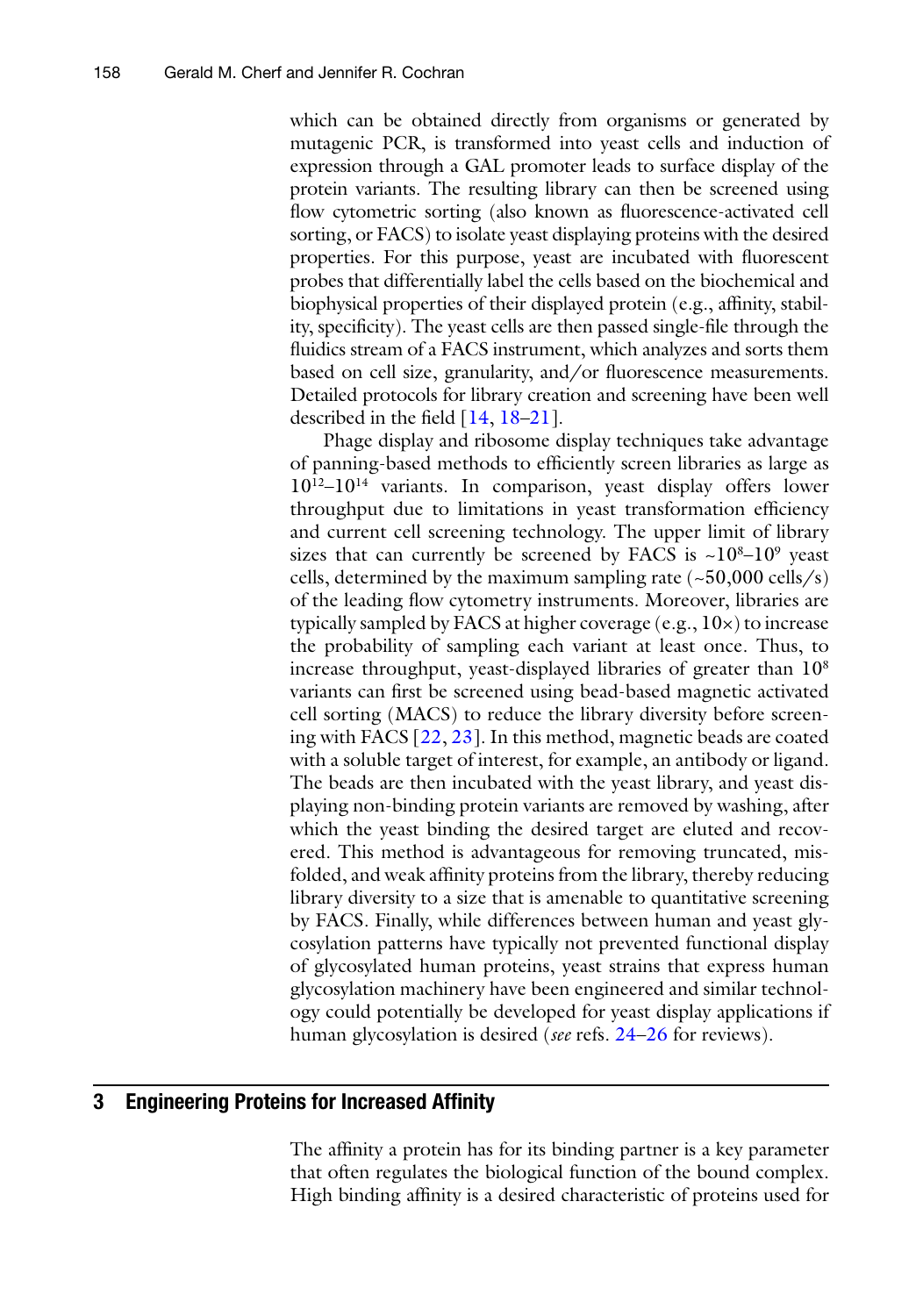research, therapeutic, and diagnostic applications, and thus multiple strategies for increasing protein affinity (termed "affinity maturation") have been developed, with the most common involving directed evolution and molecular display technologies. Over the last decade, yeast display has become a leading platform for affinity maturation; in addition to the aforementioned advantages, yeast display can discriminate between proteins with only twofold differences in affinity  $[21, 27]$  $[21, 27]$ , further illustrating the sensitivity of this approach.

A general strategy of affinity maturation using yeast display involves creation of a library on the order of  $10^7$ – $10^9$  protein variants by random mutagenesis, followed by display of these variants on the surface of yeast as fusions to the Aga2p cell wall protein (Fig. 2).



Fig. 2 Isolating high-affinity protein variants from a yeast-displayed library by FACS. Following transformation of yeast cells with a gene library and induction of surface expression, two main strategies are used to differentially label the displayed library prior to screening: (1) an equilibrium binding strategy where the library is incubated with a ligand concentration  $5-10$  times greater than the expected  $K<sub>D</sub>$  value of the highest affinity variant, resulting in near saturation of tight binding variants and partial labeling of weaker affinity variants at equilibrium, and (2) a kinetic binding strategy where the library is incubated with ligand as described for the equilibrium binding strategy, but unbound ligand is removed by washing and the library is then incubated either with a 100-fold excess of unlabeled ligand or in a sufficiently large volume of buffer to prevent rebinding of dissociated ligand. During this second incubation step, the excess unlabeled ligand or large incubation volume prevents dissociated labeled ligands from rebinding. Proteins are thus differentiated based on their dissociation rate constants  $(k_{\text{off}})$ , with variants having the slowest  $k_{\text{off}}$  retaining the largest percentage of prebound labeled ligand. Addition of a fluorescently labeled anti-epitope tag antibody (not shown) permits normalization of yeast surface expression levels with binding, allowing the highest affinity variants to be isolated by FACS. Sorted pools of yeast clones can be expanded in culture for either analysis or a subsequent round of sorting, or DNA from these clones can be isolated, subjected to mutagenesis, and used to transform a new batch of yeast for further directed protein evolution. Components of the yeast display platform, including Aga1p, Aga2p, HA, and  $c$ -*myc* epitope tags, and detection antibodies depicted in Fig. [1](#page-2-0), are omitted for clarity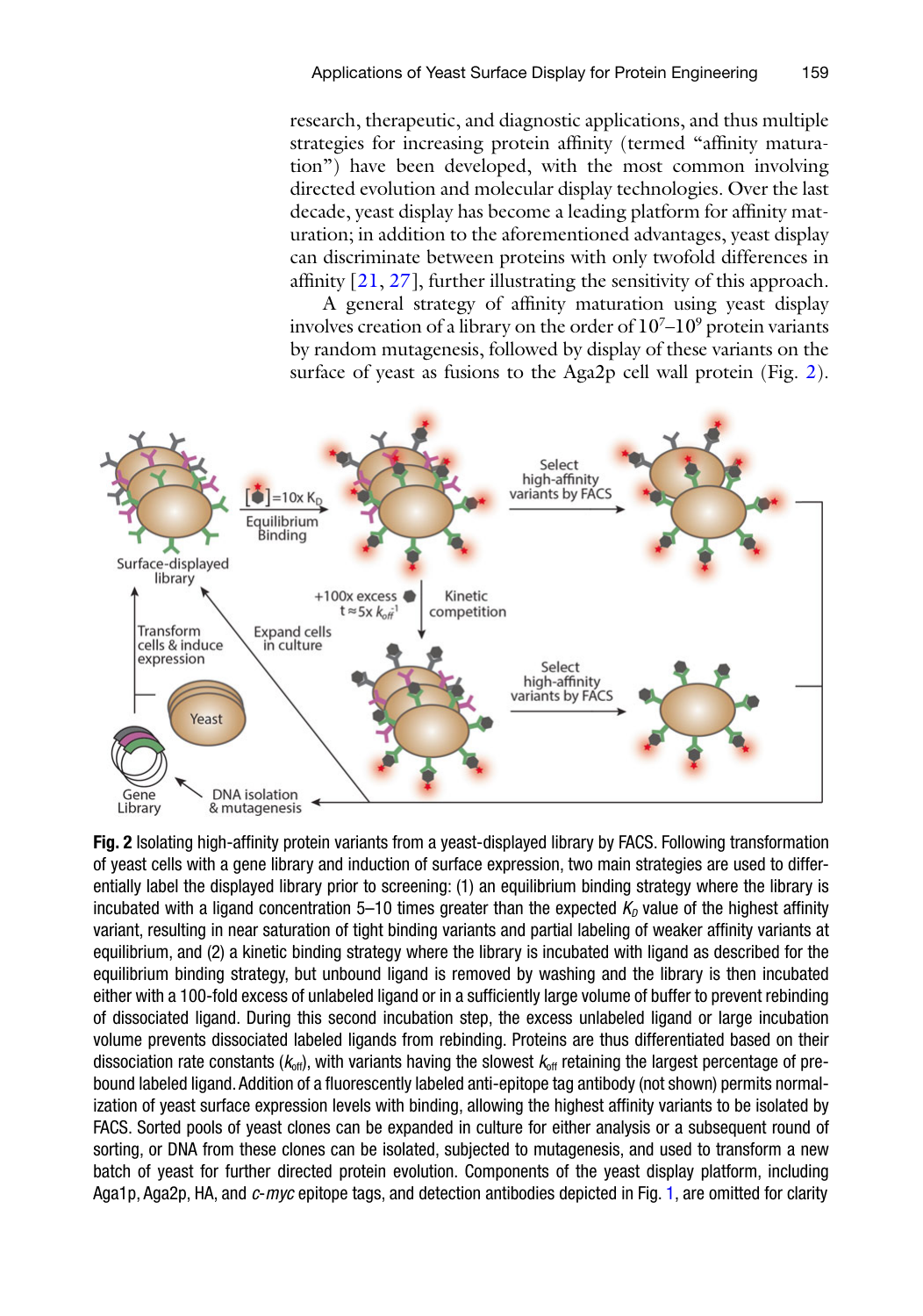Subsequently, two main strategies are used to label the yeastdisplayed library prior to sorting by FACS. In the first approach, library members are screened based on their equilibrium dissociation constants  $(K_D)$  [27, [28](#page-16-0)]. The yeast-displayed library is incubated with the soluble binding partner (ligand) at a concentration of approximately five- to tenfold greater than the expected  $K_D$  of the highest affinity variants (typically near the  $K_D$  of the wild-type interaction), and binding is allowed to reach equilibrium. This method requires at least a tenfold excess of ligand relative to the number of yeast-displayed protein variants in the binding reaction. If a lower ratio is used, binding may significantly alter the concentration of free ligand in solution, which would result in ligand depletion and noncompliance with rules that govern equilibrium binding isotherms. The second approach uses kinetic competition and screens yeastdisplayed variants based on their dissociation rate constants  $(k_{\text{off}})$  $[12, 29, 30]$  $[12, 29, 30]$  $[12, 29, 30]$  $[12, 29, 30]$  $[12, 29, 30]$ . The library is incubated with a saturating concentration of fluorescently labeled ligand, washed, and then either incubated with 100-fold excess of unlabeled ligand, if available, or incubated in a sufficiently large volume of buffer to prevent rebinding of the labeled ligand after dissociation. This method is primarily used when evolving variants of a protein with a strong starting affinity  $(K_D < 1 \text{ nM})$  that would require inconveniently large incubation volumes to meet the tenfold excess ligand requirement of the former method, or when the dissociation kinetics are the most important functional characteristic of the desired protein. Regardless of which labeling method is used, high-affinity variants are selected using FACS to isolate cells that exhibit high levels of binding for a given amount of cell surface expression, as measured by a fluorescent antibody against the C-terminal epitope tag and a fluorescently labeled soluble ligand, respectively (Fig. [1](#page-2-0)).

Following each round of cell sorting, two paths can be taken:  $(1)$  the selected cells can be amplified in culture and sorted again to further reduce the library diversity to a smaller subset of clones with the highest affinity, or  $(2)$  DNA from the selected cells can be extracted and subjected to another round of mutagenesis (e.g., random mutagenesis or DNA shuffling  $\lceil 31 \rceil$  $\lceil 31 \rceil$  $\lceil 31 \rceil$ ) to introduce additional diversity or combine potentially favorable mutations, followed by display of the new library and another round of cell sorting. The latter approach is termed "directed evolution," and incorporates multiple rounds of mutagenesis and library screening to iteratively evolve proteins with the desired binding characteristics. After the library size is reduced to a smaller pool of highaffinity proteins, the concentration of soluble ligand can be lowered (while still avoiding ligand depletion) to adjust the resolution between the weaker and tighter binding proteins and further aid in selection of variants with the highest affinity. Typically, multiple rounds of mutagenesis and/or library sorting are applied to isolate high-affinity variants with equilibrium dissociation constants in the low nanomolar to picomolar range.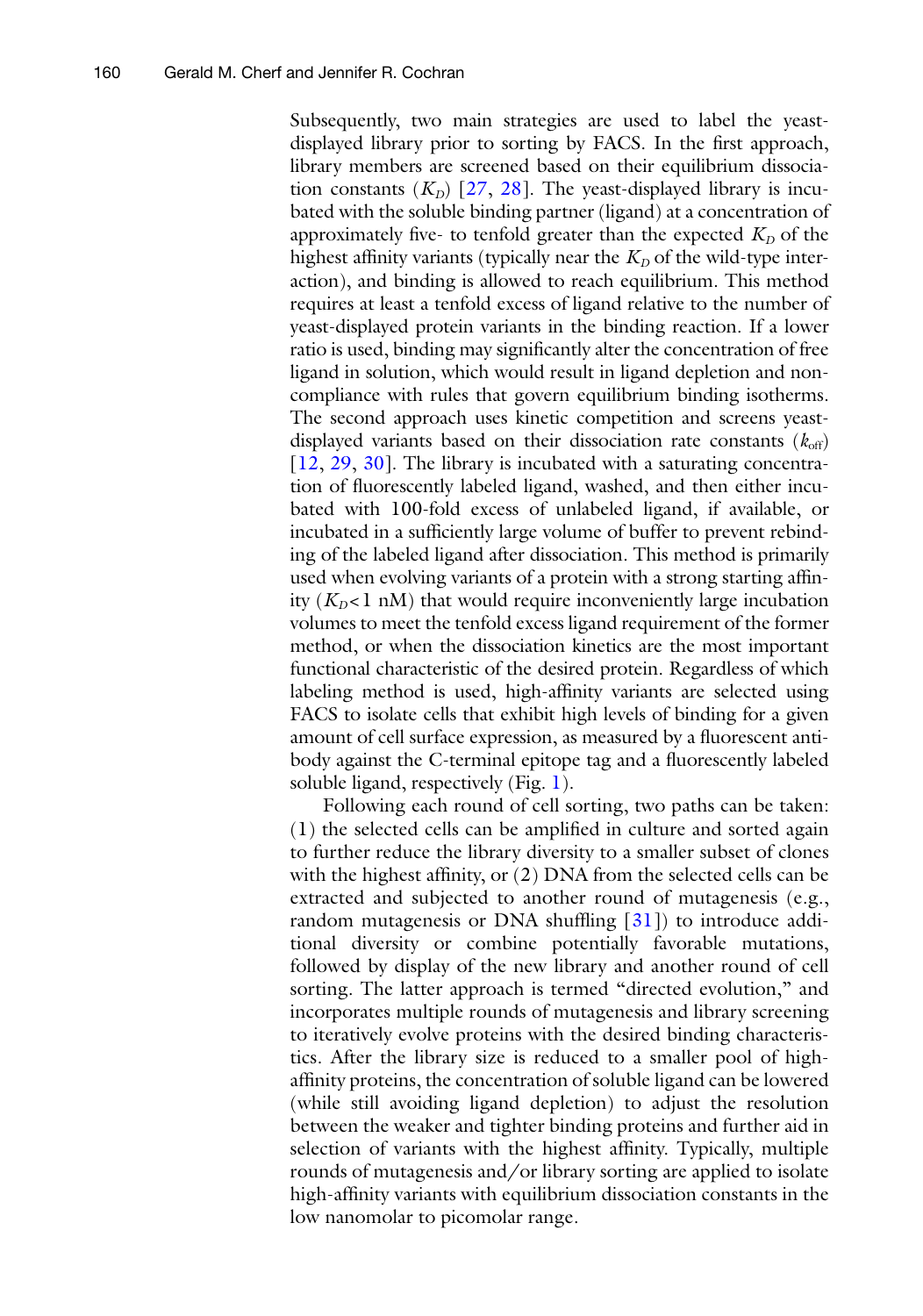Following library sorting, individual variants can be quantitatively analyzed for their binding properties while still tethered to the yeast cell surface  $\lceil 27, 28 \rceil$  $\lceil 27, 28 \rceil$  $\lceil 27, 28 \rceil$ . This is a major advantage of yeast display technology as it allows fast, quantitative comparisons of binding properties without the need for laborious soluble expression and purification of each protein. For this purpose, the enriched library pool is amplified by culturing and is then plated to isolate individual yeast clones that each expresses a single variant. These individual clones are induced for cell surface expression and tested for binding to varying concentrations of ligand typically ranging from tenfold above to tenfold below the expected  $K_D$  of the displayed variant. Equilibrium binding constants or dissociation kinetics are then determined by flow cytometry  $[27, 28]$  $[27, 28]$  $[27, 28]$ . Importantly, many studies have demonstrated that the  $K_D$  of a protein-protein binding interaction measured on the surface of yeast is essentially equal to the  $K_D$  measured using soluble proteins  $[32]$ .

Using the general strategies outlined above numerous proteins have been engineered with enhanced affinities for their binding partners, including T cell receptors with greater than 100-fold enhanced affinity for a peptide/MHC ligand  $[33]$ , epidermal growth factor (EGF) with 30-fold enhanced affinity for the EGF receptor [ [34\]](#page-17-0), interleukin-2 (IL-2) with up to 30-fold enhanced affinity for the IL-2 receptor alpha subunit  $\left[35, 36\right]$  $\left[35, 36\right]$  $\left[35, 36\right]$ , leptins with up to 60-fold enhanced affinity for the leptin receptor  $[37]$ , an Axl receptor variant with 12-fold enhanced affinity for its ligand Gas6 (final  $K_D = 2.7$  pM) [ $38$ ], and a signal-regulatory protein  $\alpha$  (SIRP $\alpha$ ) variant with  $\sim$  50,000-fold enhanced affinity for CD47 (final  $K_D = 11.1 \text{ pM}$  [39, [40](#page-17-0)]. Yeast display has also been applied to engineer and affinity mature numerous antibodies, including antibodies against cholera toxin [41], FITC  $[22]$ , HIV-1 gp120 [42], hemagglutinin surface glycoprotein of the H1N1 virus  $[43]$ , HER2/neu [ $44$ ], T cell receptors [ $28$ ], TNF- $\alpha$  [ $45$ ], and a host of other targets ( *see* ref. [46](#page-17-0) for a review). In a classical demonstration of the technological capabilities afforded by yeast display, a fluorescein-binding antibody was engineered with a  $K<sub>D</sub>$  equal to 48 fM and a dissociation rate greater than 1,000-fold lower than the parent antibody [30], representing one of the strongest protein binding interactions ever engineered and among the strongest found in nature.

Yeast display technology has also been used to engineer novel non-antibody protein binders against targets of interest. These socalled alternative scaffold proteins have been chosen for protein engineering applications based on positive attributes including stability, amenability to mutation, ease of expression and purification, and binding epitope surface area. Typically, the amino acid sequence of a contiguous solvent-exposed region of the scaffold is randomized to generate a "naïve" library, and the library is displayed on the surface of yeast and screened for binding to a target protein using FACS [47, [48](#page-17-0)]. A number of novel ligands have been engineered using this strategy, including cysteine knot peptides (knottins) that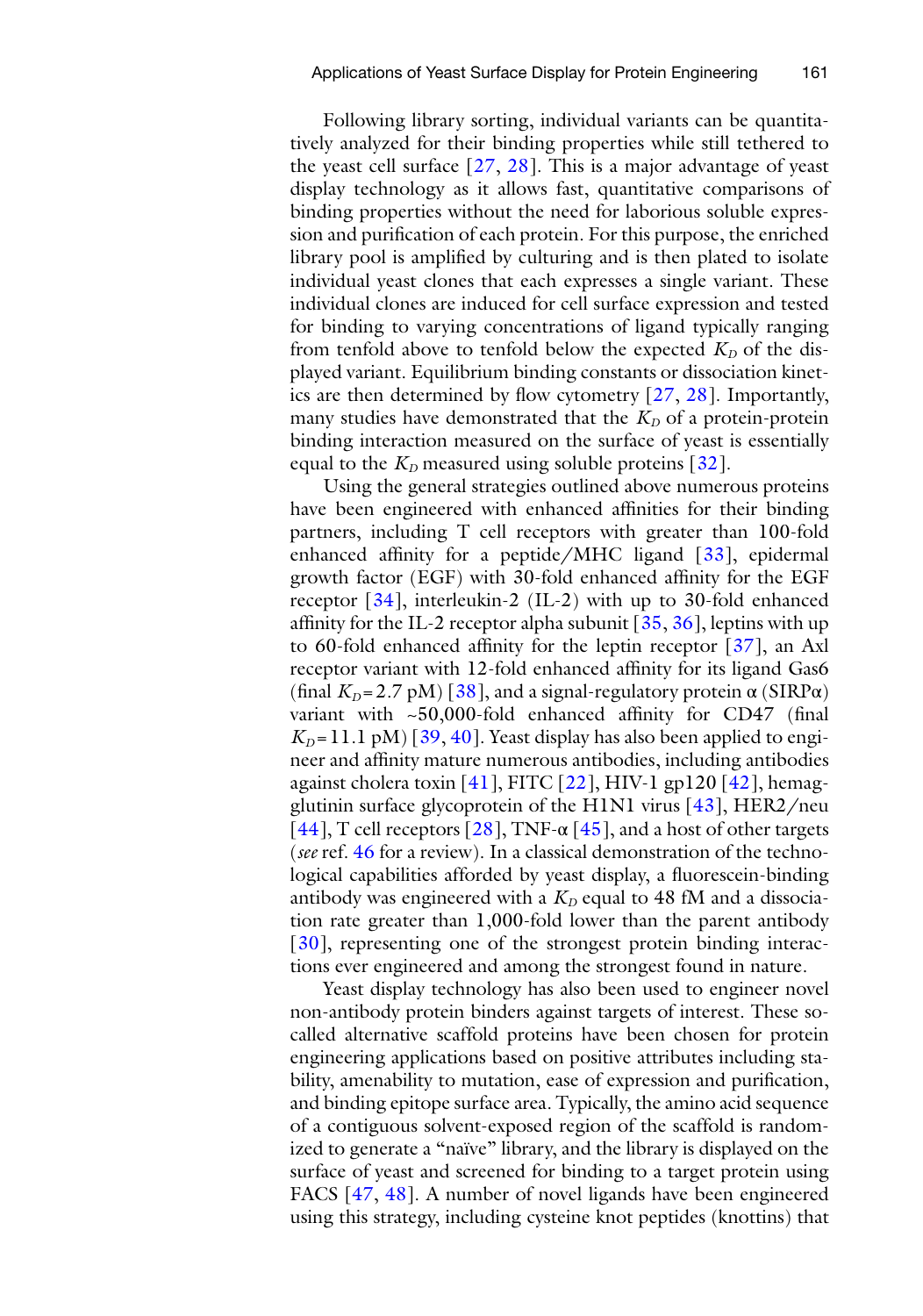bind to various integrins with  $K_D$  values in the picomolar to nanomolar range  $[47, 49-53]$ , or that inhibit human matriptase-1 with picomolar to nanomolar inhibition constants  $(K_i)$  [54]; human fibronectin 10th type III domain scaffold  $[55]$  variants that bind to a variety of protein targets  $[18, 56, 57]$  $[18, 56, 57]$  $[18, 56, 57]$  $[18, 56, 57]$ , such as lysozyme, with  $K_D$ values in the nanomolar to picomolar range  $[29, 32]$  $[29, 32]$  $[29, 32]$ ; green fluorescent protein variants that bind streptavidin-phycoerythrin, biotin-phycoerythrin, glyceraldehyde 3-phosphate dehydrogenase, and a neurotrophin receptor with  $K_D$  values of 70 nM, 190 nM, 18 nM, and 3.2 nM, respectively [\[ 58](#page-17-0)]; human kringle domain variants that bind death receptor 4 (DR4), DR5, or TNF- $\alpha$  with  $K_D$ values of 680 nM, 172 nM, and 29 nM, respectively  $[59]$ ; and Sso7d protein variants from the hyperthermophilic archaeon *Sulfolobus solfataricus* that bind fluorescein, a peptide fragment from β-catenin, hen egg lysozyme, streptavidin, and chicken and mouse immunoglobulins with  $K_D$  values in the nanomolar to micromolar range [60].

In many of the scaffold examples described above, the screening strategy identified a number of high-affinity ligands that bound to different epitopes of the target protein. Novel ligands have also been engineered to bind to a specific epitope of the target protein by first selecting all library variants that bind to a wild-type target protein, and then screening the selected pool of binders for variants that do not bind to an epitope-altered form of the target protein. As a recent example, a dengue virus-neutralizing antibody was engineered using yeast display by selecting antibodies from a library that bound to the wild-type viral envelope protein domain III, but not to a form of the target protein with a specific epitope mutated [61]. Importantly, this strategy is contingent on proper design of the mutant target epitope used for library screening. First, the target epitope must be sufficiently mutated such that ligands that bind to the wild-type epitope will not bind to the mutated form. Second, the mutation(s) must only affect the structure of the protein at the site of the target epitope and must not affect the global fold of the protein, as screening for epitopespecific binders using a completely misfolded mutant competitor would be futile.

#### **4 Engineering Proteins for Increased Stability**

The stability of a protein generally refers to its ability to resist thermal and chemical denaturation and proteolytic degradation. High stability is a desired characteristic of proteins that are used for research, industrial, and therapeutic applications, and translates to longer shelf life, duration of activity, and in vivo activity. As with binding affinity, thermal stability can be analyzed while a protein variant is still tethered to the yeast cell surface, allowing for rapid, quantitative measurement of half-maximal denaturation  $(T_M)$  values.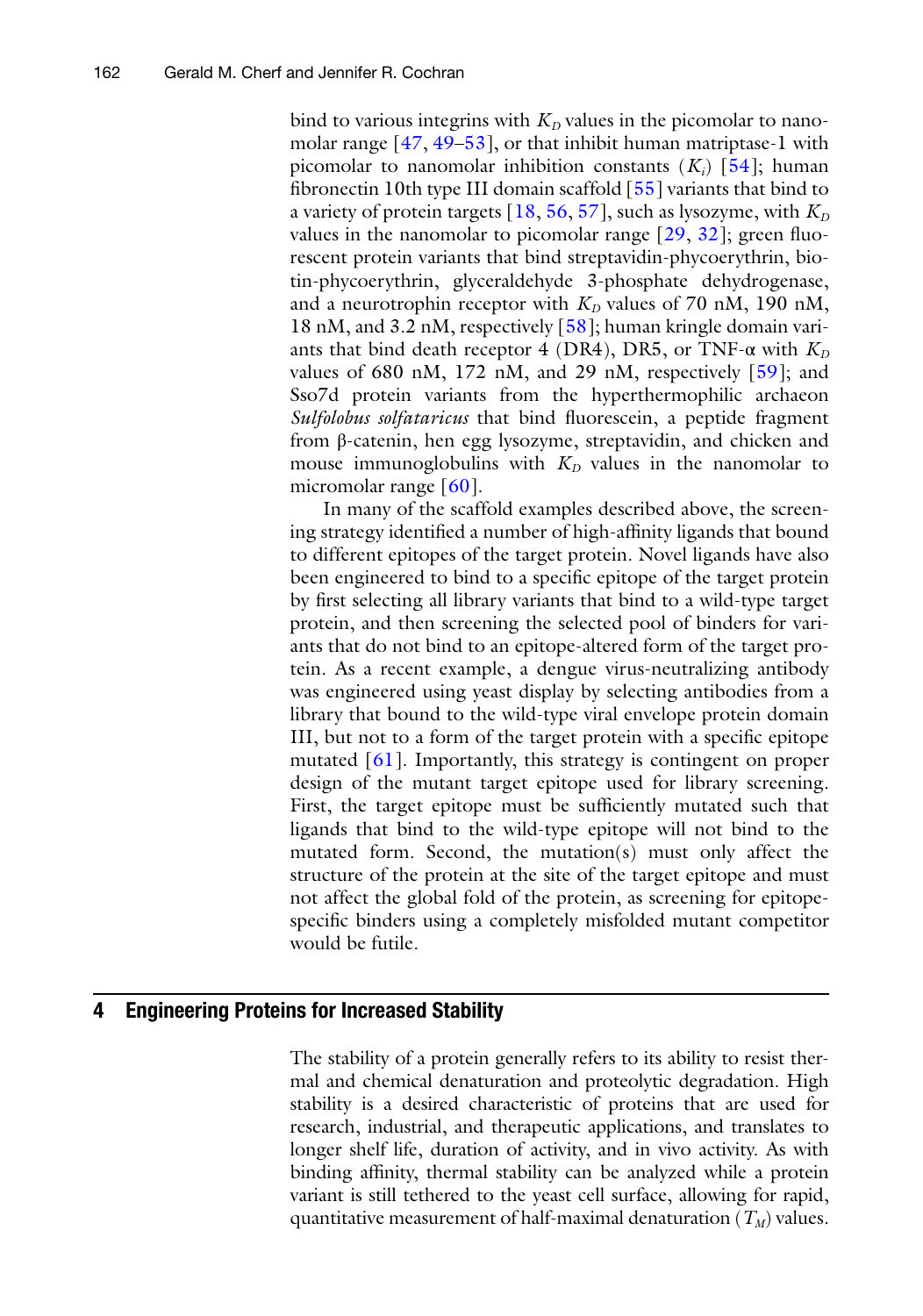Three general strategies have been applied to engineer proteins with increased stability (Fig. 3). In each approach, a library on the order of  $10<sup>7</sup>$  to  $10<sup>9</sup>$  protein variants is generated by random mutagenesis and displayed on the surface of yeast as a fusion to the Aga2p cell wall protein.

<span id="page-8-0"></span>

**Fig. 3** Isolating high-stability protein variants from a yeast-displayed library by FACS. (a) Screening of stable protein variants based on their level of surface expression. Transformation of yeast with a mutant gene library generally results in display of properly folded and truncated protein variants that range in expression level, which can be used as a proxy for protein stability [62–64]. Cells are labeled with a fluorescent antibody (*green star*) against the *c-myc* epitope tag (*purple box*) and a ligand (*red star*) specific to the native fold of the displayed protein, and cells expressing the highest levels of properly folded variants are selected by FACS. ( **b** ) Screening of stable protein variants based on their ability to resist irreversible thermal denaturation. Following heat incubation and sorting of yeast displaying stable protein variants, viable cells can be expanded in culture for additional screening and/or analysis, whereas DNA from nonviable cells must be isolated and amplified for analysis or an additional round of yeast transformation and screening. Point mutations are shown as red circles, and colors indicating protein identity match those shown in Fig. [1 .](#page-2-0) The displayed protein depicted here is an scFv [129] modified from PDB 1X9Q using the UCSF Chimera package [130]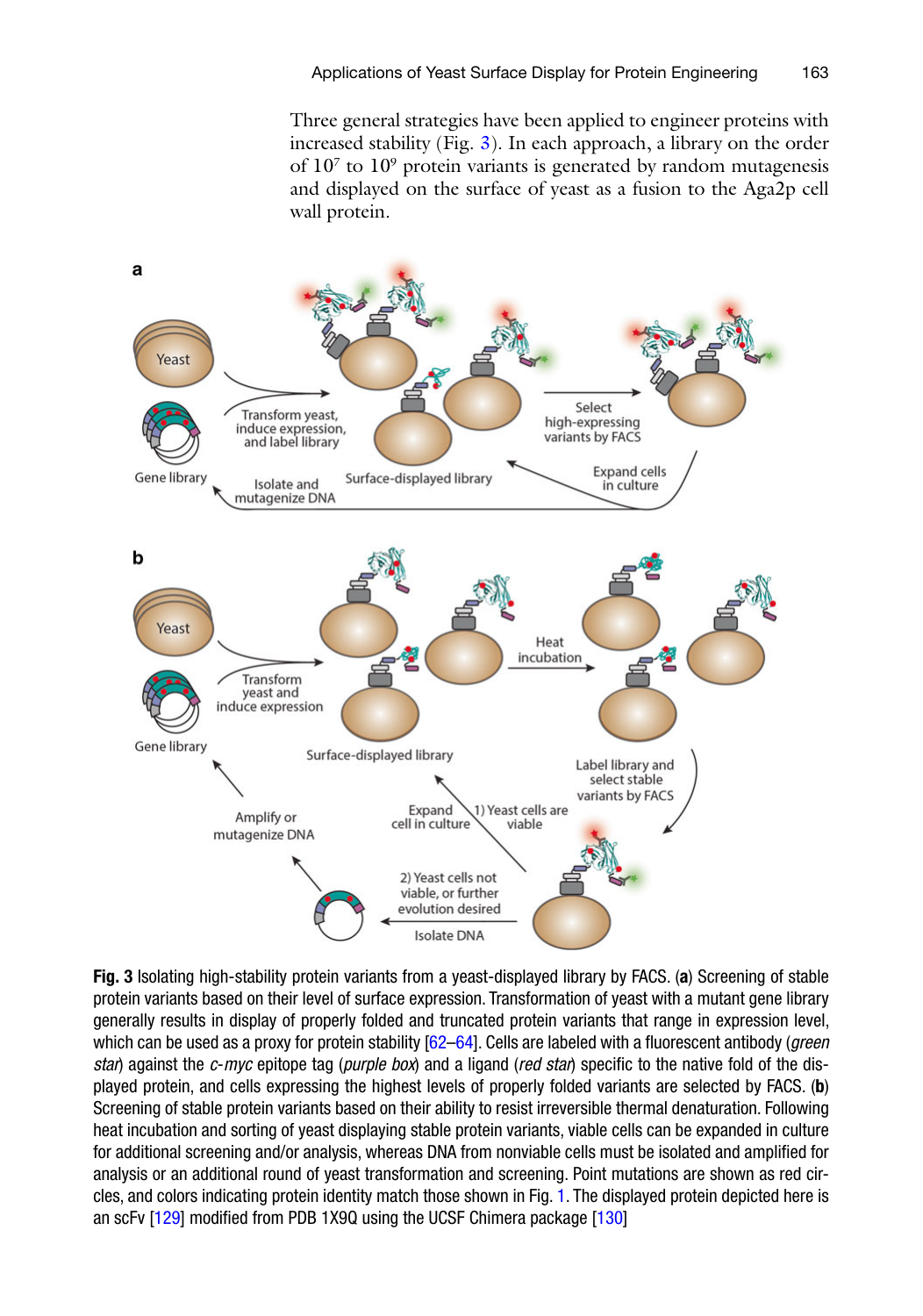The first strategy for stability engineering exploits a correlation between the yeast surface expression levels of properly folded proteins and their thermal stability  $[62-64]$  (Fig. [3a](#page-8-0)). For example, a library of single-chain T-cell receptor (scTCR) variants was expressed on the yeast surface and enriched for cells displaying the highest levels of properly folded protein as determined by binding to a conformationally specific antibody  $[65]$ . When individual protein mutants from this enriched pool of yeast were recombinantly expressed in soluble form and assayed, the most stable scTCR variant retained 80 % activity after incubation at 50 °C for 30 min, whereas the parent scTCR protein retained less than 10 % activity under the same conditions. In another example, yeast surface display and library screening were used to identify an epidermal growth factor receptor (EGFR) mutant with a  $T_M$  of 61.0  $\pm$  1.3 °C compared to a  $T_M$  of  $52.5 \pm 0.7$  °C for wild-type EGFR [66]. Similarly, yeast display was used to identify a single-chain class II major histocompatibility complex protein (scDR1 $\alpha\beta$ ) with a  $T_M$  of  $73.3 \pm 1.8$  °C, whereas display of the properly folded wild-type scDR1 $\alpha\beta$  protein was barely detectable [67]. This general strategy has been applied to enhance the stability of numerous other proteins and is reviewed in detail elsewhere  $\lceil 68 \rceil$  $\lceil 68 \rceil$  $\lceil 68 \rceil$ .

Despite the successes described above, using surface expression level as a proxy for protein stability may be better suited for proteins with low inherent thermal stabilities. The correlation between expression level and protein stability is due, in part, to the quality control process that occurs in the endoplasmic reticulum (ER) during protein synthesis and posttranslational processing. The ER quality control mechanism ensures efficient export of properly folded proteins, whereas misfolded proteins are retro- translocated across the ER membrane and degraded in the cytosol  $[69, 70]$ . This process generally results in inefficient expression of unstable proteins that adopt a higher ratio of misfolded to native structures. However, the observed correlation between yeast surface expression level and stability is likely limited to proteins of low stability, as proteins above a certain stability threshold are generally expected to escape the ER quality control mechanism. In support of this assumption, variants of a highly thermostable three-helix bundle protein α3D with varying *Tm* values all above 80 °C showed no correlation between yeast surface expression level and thermal stability [71].

A second strategy for increasing protein stability involves application of heat stress (up to 85 °C for 10 min) directly to a yeastdisplayed library prior to cell sorting (Fig.  $3b$ ) [65, [72](#page-18-0), [73](#page-18-0)]. This approach may be better suited for proteins with higher inherent thermal stabilities, assuming that irreversible denaturation will occur under these experimental conditions. Yeast-displayed variants that resist thermal denaturation are discriminated by FACS, based on their ability to bind to a fluorescently labeled antibody or ligand specific to the native protein fold  $[67]$ . As an example, a library of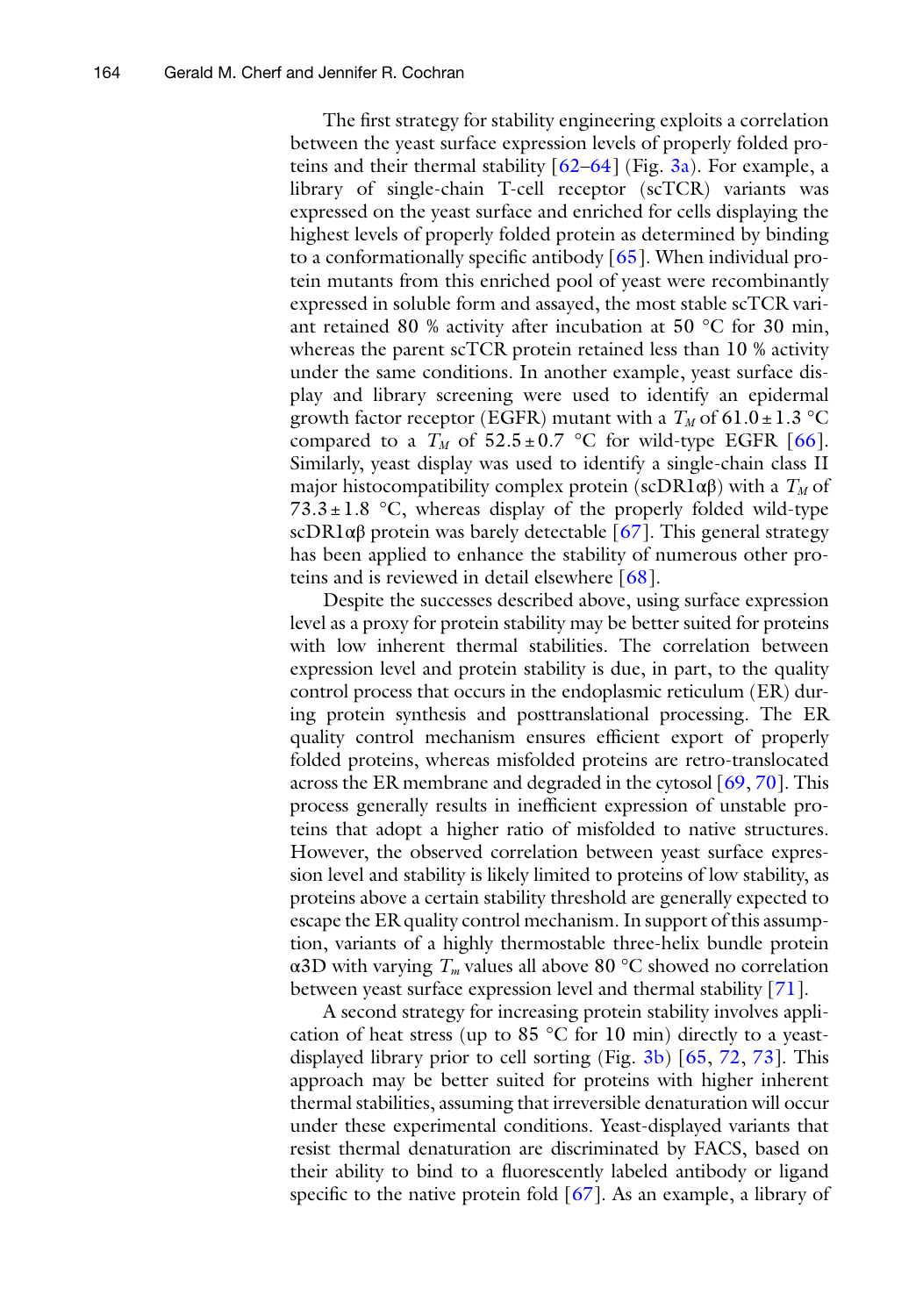IgG1-Fc scaffold variants was displayed on yeast and subjected to heat stress (79 °C for 10 min) [21]. Stable IgG1-Fc variants that bound to a conformationally specific antibody or a soluble Fcγ receptor after heat stress were enriched using multiple rounds of FACS, and isolated variants were analyzed for thermal stability. IgG1-Fc variants were identified with increased  $T_M$  values up to 91.0  $\pm$  0.1 °C, compared to a  $T_M$  of 82.6  $\pm$  0.0 °C for wild-type IgG1-Fc. Using this general strategy, a Her2/neu-binding antibody fragment variant was engineered with an increase in  $T_M$  from ~70 °C (parent IgG1-Fc) to ~75 °C and an increased resistance to aggregation [74]. Similarly, variants of a monomeric yeast-enhanced green fluorescent protein (GFPM) were engineered with three- to sixfold increased resistance to thermal denaturation at  $70 \degree C$  [72]. Notably, increased thermal stability did not confer increased yeastsurface expression levels for the GFPM variants, which further supports the addition of a heat stress step to the library screening protocol when engineering proteins with high intrinsic thermostabilities. An important consideration is that although yeast cells remain intact and can be efficiently sorted by FACS even after heat stress (e.g., 72 °C for 90 min or 85 °C for 10 min) [73], their viability is compromised at temperatures above  $42 \degree C$  [73]. Thus, after each round of heat stress and sorting, plasmid DNA from yeast cells should be isolated, amplified by PCR, and used to transform viable cells for a subsequent round of screening  $[20, 21]$  $[20, 21]$  $[20, 21]$ . Additionally, this strategy involving heat stress is only applicable to proteins/domains that denature irreversibly; refolding after heat stress would prevent discrimination between variants of different thermal stabilities.

Alternatively, a third strategy exists for increasing protein stability that harnesses both the advantages of increased temperature and the quality control mechanisms of the ER to select stable variants. In this method, expression of surface-displayed protein is induced for 24 h at temperatures up to 37 °C (compared to 20 °C or 30 °C which is typically used) to shift the equilibrium of protein structures toward the misfolded state during protein synthesis and posttranslational processing in the ER while maintaining yeast cell viability. Generally, only proteins that are efficiently folded and processed at the elevated induction temperatures will avoid the ER quality control machinery and be efficiently exported to the cell surface. The library can then be sorted as described in the first strategy (Fig.  $3a$ ) to select variants with increased stabilities. For example, this strategy was applied to enhance the stability of an scTCR  $[65]$ , and to engineer a hepatocyte growth factor fragment with a 15  $\degree$ C increase in  $T_M$  and a 40-fold increase in expression yield relative to the wild-type protein fragment [75]. In many cases, increased thermal stability also correlates to increased recombinant expression of the soluble form of the protein relative to the wild-type protein  $[66, 67, 76-79]$ , highlighting an additional benefit of these techniques for protein engineering.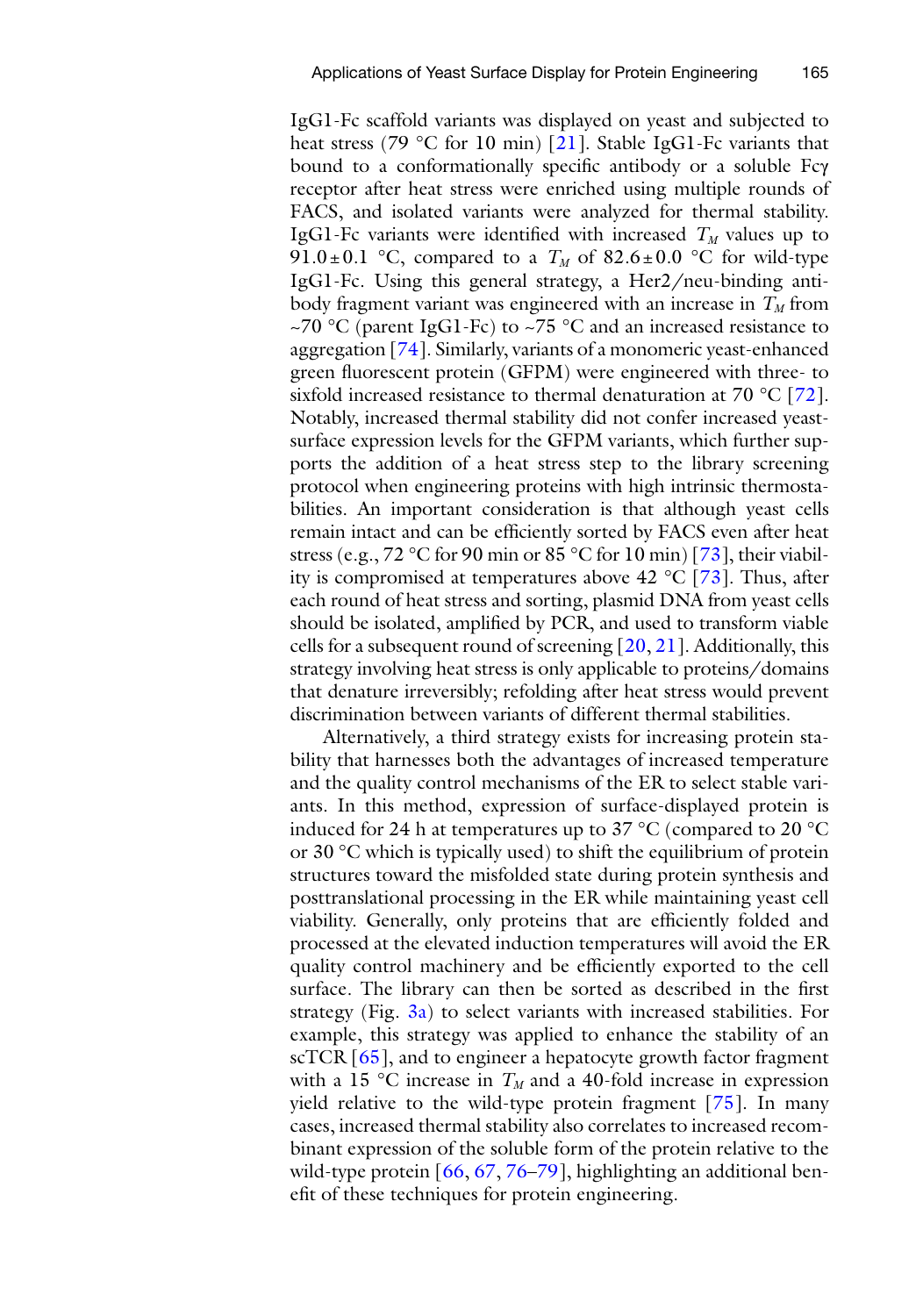#### **5 Enzyme Engineering**

Directed evolution is a powerful technique for enzyme engineering. However, developing a strategy for linking the genotype of an enzyme mutant to its phenotype (e.g., catalytic activity or substrate specificity) poses a difficult challenge since in most cases substrate turnover results in a product that is diffusible and not covalently bound to the surface of a phage or cell. Thus, lower throughput microtiter or colony-based screening methods  $(10^{3}-10^{4} \text{ variants})$ have historically been used for enzyme engineering  $[80-82]$ . Several alternate techniques have recently been developed to address these challenges, including oil-water emulsion methods that encapsulate genetic material, the translated enzyme, and its catalyzed product into droplets that can be sorted by flow cytometry  $[83, 84]$  $[83, 84]$ .

More recently, unique strategies incorporating yeast display have allowed libraries of up to  $10<sup>8</sup>$  enzyme variants to be screened for increased activity and substrate specificity using FACS. In this approach, yeast cells are fluorescently labeled as a result of enzymatic activity, which allows discrimination of enzyme variants based on their level of activity and/or specificity. In one example, a library of horseradish peroxidase (HRP) enzyme variants was differentially labeled based on substrate specificity  $[85]$ . The library was incubated with a fluorescently labeled substrate, which produced a functionalized fluorophore by-product that covalently attached to tyrosines on the yeast cell surface. As a result, cells displaying the most active HRP variants were labeled with higher levels of fluorophore and subsequently selected by FACS. Using this strategy, an HRP variant with eightfold altered enantioselectivity was evolved using a combination of positive and negative selection  $[85]$ . A similar strategy was applied to evolve HRP variants with increased selectivity toward either substrate enantiomer by up to 2 orders of magnitude  $[86]$ . In another example, a general strategy for evolving bond-forming enzymes was developed (Fig. [4\)](#page-12-0) and applied to identify a bacterial transpeptidase sortase A enzyme with a 140-fold enhancement in catalytic activity [87]. Yeast display has been applied to enhance the activity and/or substrate selectivity of a variety of other enzymes, including firefly luciferase [88], *Rhizomucor miehei* lipase [89], the adenylation domain of a nonribosomal peptide synthetase [90], *E. coli* lipoic acid ligase [91], and a tobacco etch virus protease  $[92]$ . In general, the success of these strategies was contingent on the enzyme substrate being labeled with an affinity handle or fluorescent probe. Thus, yeast display methodology is currently limited to engineering a subset of enzymes, as not all will be tolerant to such substrate modifications.

Finally, many enzyme engineering examples employ sitedirected saturation mutagenesis  $[93]$  rather than random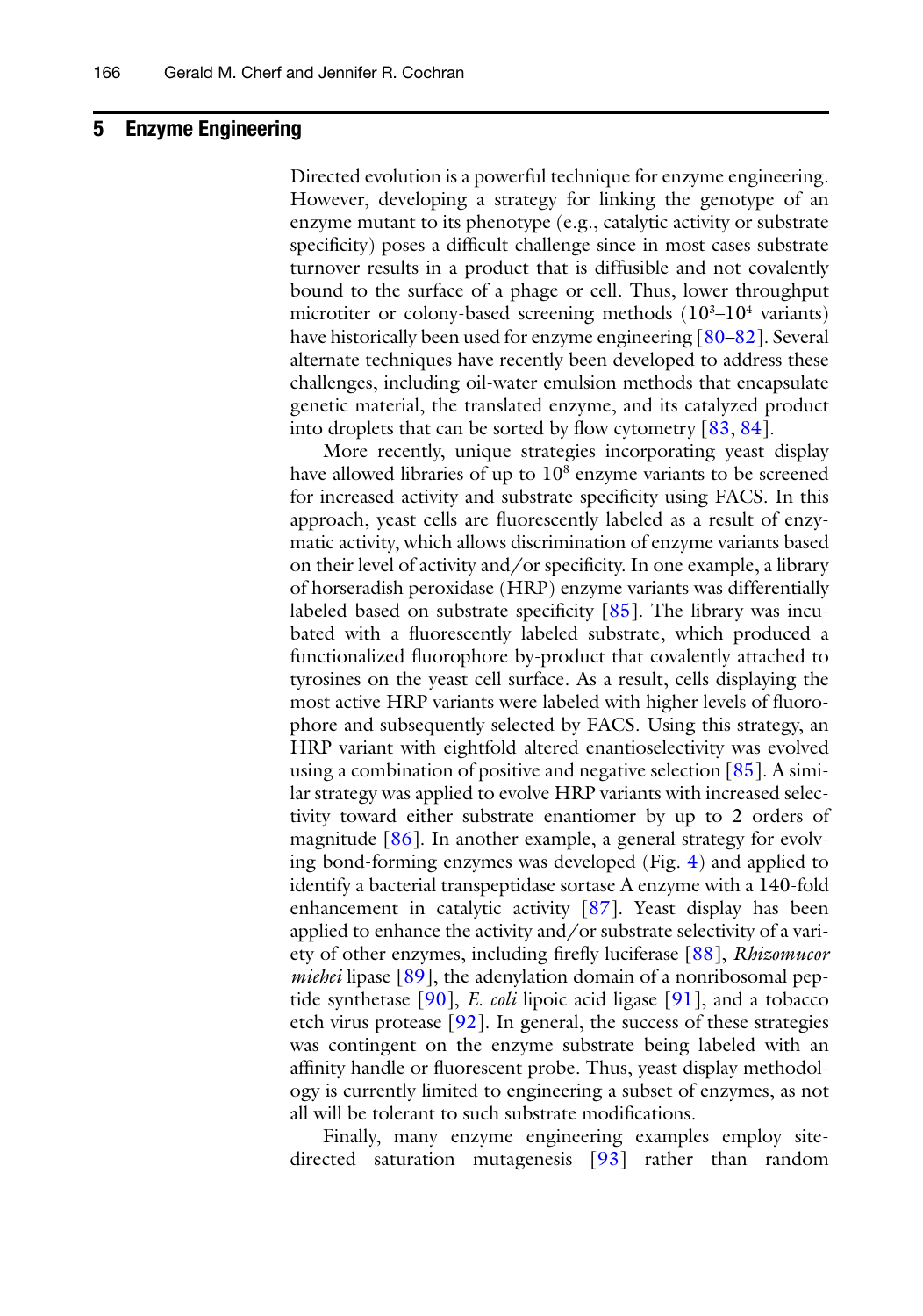<span id="page-12-0"></span>

 **Fig. 4** A general strategy for selecting bond-forming enzyme variants with increased catalytic activity from a yeast-displayed library [87]. A library of enzyme variants is generated and displayed as a fusion to Aga2p, and a reactive peptide handle (s6) is fused to Aga1p. Sfp phosphopantetheinyl transferase covalently links CoAconjugated enzyme substrate A to the s6 peptide handle, where it is accessible by the displayed enzyme. Subsequently, enzyme substrate B linked to an affinity handle (shown here as biotin) is incubated with the library, resulting in A–B bond formation catalyzed by active enzyme variants. Addition of a fluorescently labeled anti-epitope tag antibody (*green star*) and an affinity agent that binds to the handle on substrate B permits discrimination of enzyme variants with increased catalytic activity by FACS. Next, selected pools of yeast can be amplified for analysis or an additional round of screening, or their DNA can be extracted, subjected to mutagenesis, and used to transform new cells for further directed evolution. Application of this strategy is limited to bond-forming enzyme-substrate systems that remain functional when the substrates are tethered to the s6 peptide and an affinity handle

mutagenesis to generate protein libraries. This directed mutagenesis restricts the amino acid search space to a particular region of interest of the enzyme (typically proximal to the active site), and allows the investigation of every possible combination of mutations at selected amino acid positions. However, the maximum number of these positions one can exhaustively investigate is still limited by the throughput of the FACS instrument used to screen the library. For example, a library comprising every possible combination of amino acids at 6 or 7 sites in an enzyme (20 $^{\circ}$  or 20 $^{\circ}$ variants total) would require  $\sim 0.4$  or 7 h to sort at 50,000 cells/s, respectively.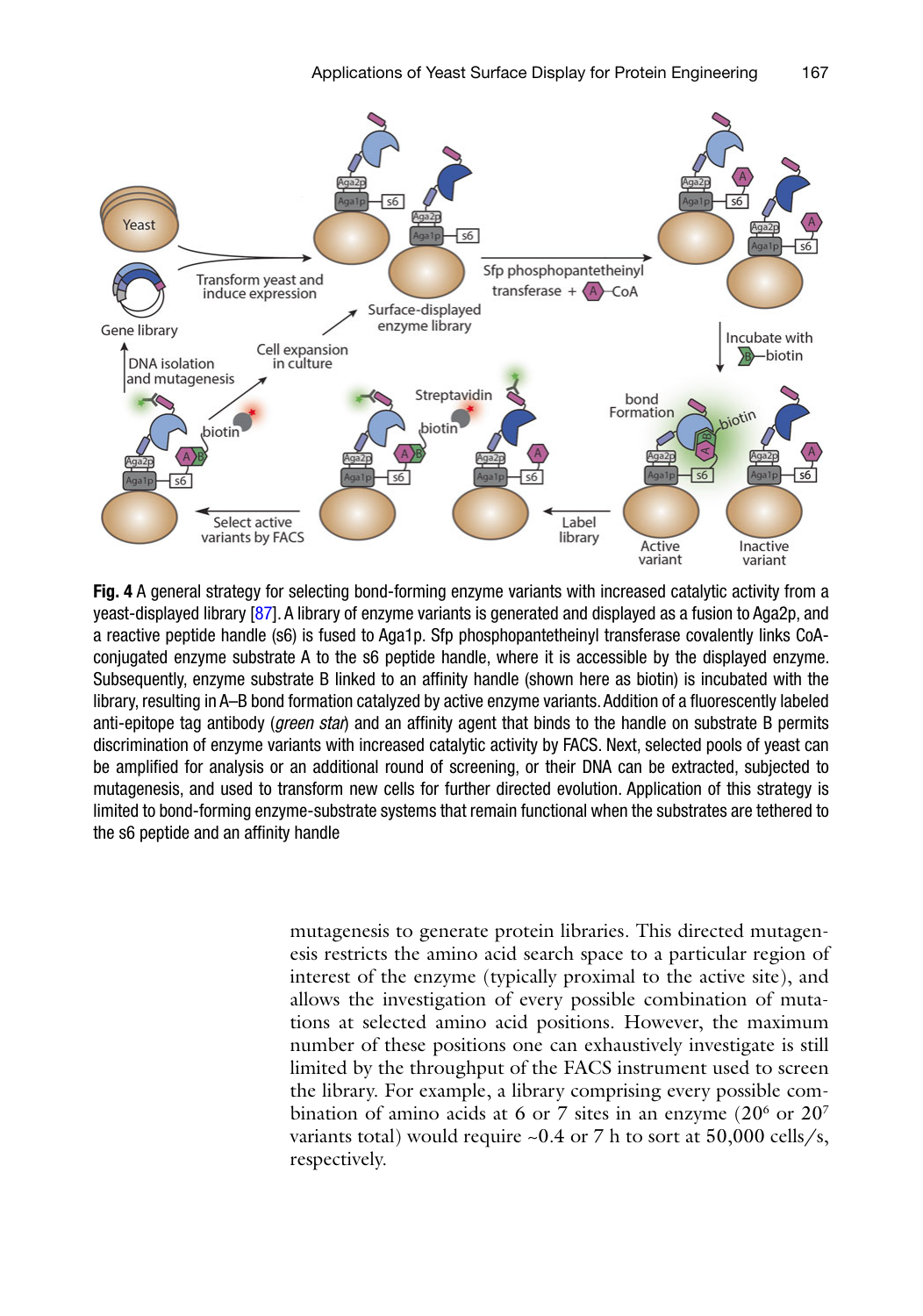#### **6 Additional Applications**

Yeast display has been used for other purposes besides protein engineering, briefly described below, including protein epitope mapping, identification of protein-protein interactions, and generation of "armed" yeast cells for a variety of applications.

Knowledge of the critical contact sites of a protein binding pair that govern their affinity can be advantageous. Two methods for identifying these contact sites, called domain-level  $[94]$  or fine [95] epitope mapping, have been developed using yeast display and applied to a wide range of protein binding pairs. For domainlevel epitope mapping, individual domains from one of the binding proteins are displayed on yeast and screened for binding to a soluble version of the other binding partner  $[94]$ . In addition, the competitive binding of two ligands has been tested to identify ligands that share overlapping binding epitopes. In contrast, fine epitope mapping has been used to identify specific amino acids at the binding interface that directly contribute to the binding affinity [95]. For this method, a protein library is generated using random mutagenesis, displayed on the surface of yeast, and incubated with its wild-type binding partner. Cells displaying weak-binding proteins are then selected and their encoding DNA is sequenced to identify consensus amino acid sites that substantially influence the affinity of the protein pair, and thus are suggestive of the binding interface location. These strategies have been applied to map the binding epitopes of EGFR-specific antibodies  $[94, 95]$  $[94, 95]$  and engineered EGFR-specific scaffold proteins [96], antibodies against H1N1  $[43]$  and H5N1  $[97]$ , virus hemagglutinin surface glycoprotein, gp120-binding antibodies [ [98](#page-19-0)], and other binding pairs as reviewed elsewhere [99, [100\]](#page-19-0).

Yeast display has also been applied to identify new proteinprotein interactions. For example, an adult human testis cDNA library was displayed on yeast and screened for binding to phosphorylated peptides derived from autophosphorylation sites of EGFR and focal adhesion kinase (FAK) [\[ 101\]](#page-19-0). As a result, binding interactions were discovered between autophosphorylated EGFR sites and the SH2 domains of adapter protein APS and phosphoinositide 3-kinase regulatory subunit 3, as well as between autophosphorylated FAK sites and the SH2 domains of SH2B, tensin, and adapter protein APS [\[ 101\]](#page-19-0). Similarly, screening of a yeast-displayed human proteome library for binding to a mesothelioma- targeting single-chain variable antibody fragment (scFv) identified the specific cell surface antigen targeted by the scFv  $[102]$ . Yeast display has also been applied to identify interactions between proteins and small molecules. For example, a human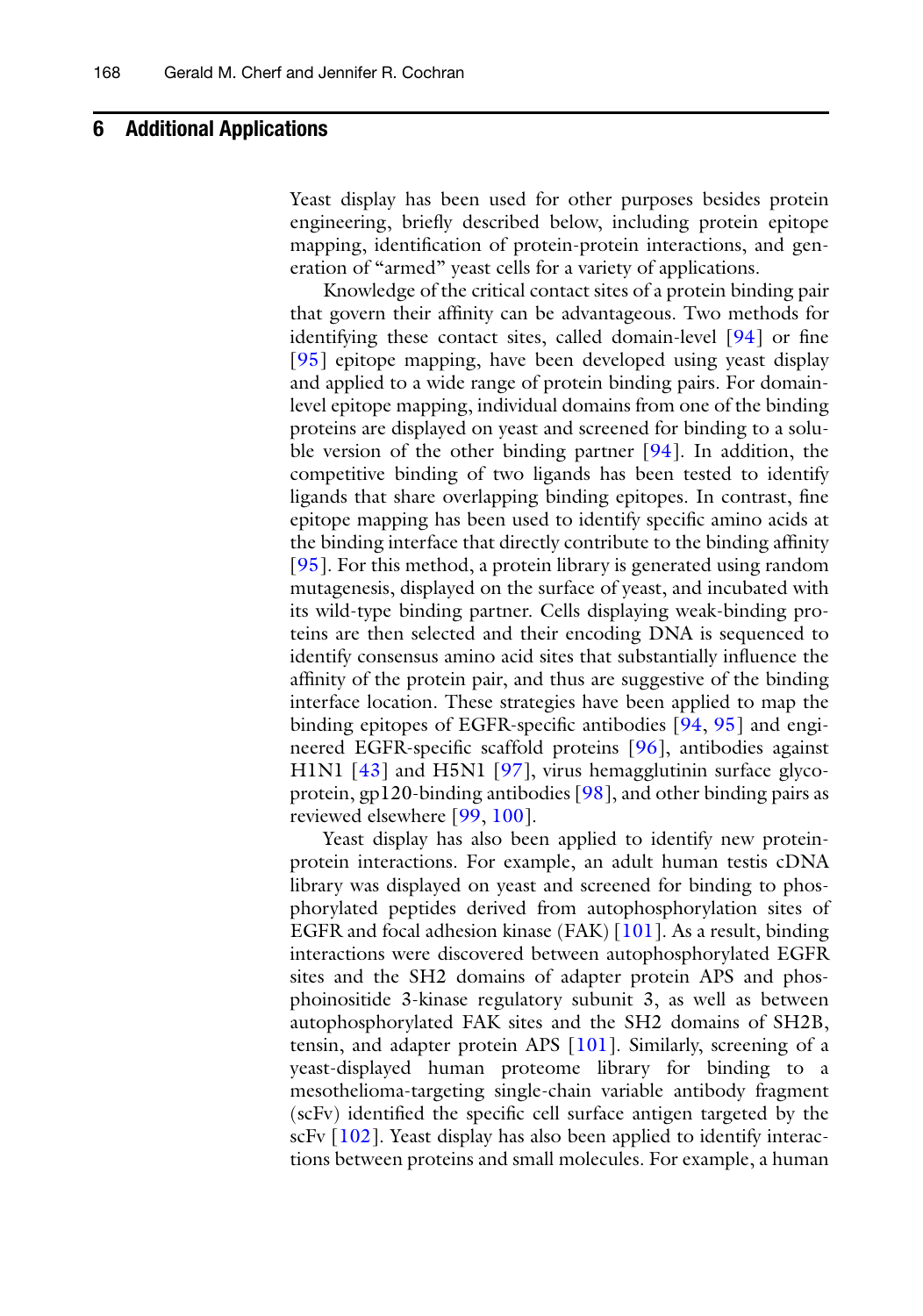cDNA library comprising  $2 \times 10^7$  cDNA fragments from multiple human tissue samples was displayed on yeast and screened for binding to biotinylated phosphatidylinositides [103]. As a result, known interactions with pleckstrin homology domains and a phosphotyrosine-binding domain were identified, and a novel interaction with a fragment of apolipoprotein H was discovered [103]. These and other protein-protein interactions identified using yeast display have been reviewed elsewhere [99, [100\]](#page-19-0).

Divergent from protein engineering, yeast display technology has been used to functionalize yeast cells for a variety of biotechnology and biomedical applications, including generation of whole-cell biocatalysts, antimicrobial agents oral vaccines, and for biosorption of various metals. In one prominent example, microbial conversion of cellulosic biomass into fuels gained substantial interest as a means of establishing a renewable energy source and an alternative to petroleum-based fuel production. Yeast display is an attractive technology for generating biofuel from cellulosic material, as it enables enzyme production, cellulose hydrolysis, and fermentation all in one step by localization of cellulolytic, amylolytic, and xylanolytic enzymes at the yeast cell surface. *S. cerevisiae* has been engineered using yeast display technology to convert cellulosic material into bioethanol (for reviews, *see* refs. [104,](#page-19-0) [105](#page-19-0)). Specifically, yeast cells were engineered to codisplay endoglucanase II and β-glucosidase enzymes, and directly fermented 45 g of β-glucan per liter of media to produce 16.5 g of ethanol per liter in approximately 50 h  $[106]$ . The ratio of grams of ethanol produced to grams of β-glucan utilized was  $0.48$  g/g (or 93.3 % of the theoretical yield). Yeast co-displaying xylanase and β-xylosidase directly fermented xylan from sulfuric acid hydrolysate of wood chips [ [107\]](#page-19-0), and yeast co-displaying glucoamylase and α-amylase directly fermented raw cornstarch [ [108](#page-19-0)]. Display of minicellulosomes on the surface of yeast for bioethanol production has also been achieved by simultaneously binding dockerin-tagged endoglucanase, exogluconase, and β-glucosidase enzymes to Aga2pscaffoldin protein fusions  $[109-112]$ . Yeast cells have also been engineered as whole-cell biocatalysts for various other applications. For example, yeast displaying *Rhizopus oryzae* lipase were used as whole-cell biocatalysts to generate biodiesel from methanol and soybean oil [ [113\]](#page-20-0); yeast displaying *Geotrichum* sp. lipase were used to enrich docosahexaenoic acid (DHA) and eicosapentaenoic acid (EPA) from fish oil [114]; yeast displaying *Corynebacterium diphtheriae* sialidase were used to transfer sialic acids for glycoprotein remodeling  $[115]$ ; and yeast displaying glucose oxidase were used for electrochemical glucose sensing [ [116\]](#page-20-0). Yeast have also been functionalized with antimicrobial peptides [ [117](#page-20-0), [118\]](#page-20-0), pathogenic proteins for oral vaccine delivery  $[119-121]$ , and metal-binding proteins for bioadsorption of various metals  $[122-128]$ . These and other examples have recently been reviewed [69].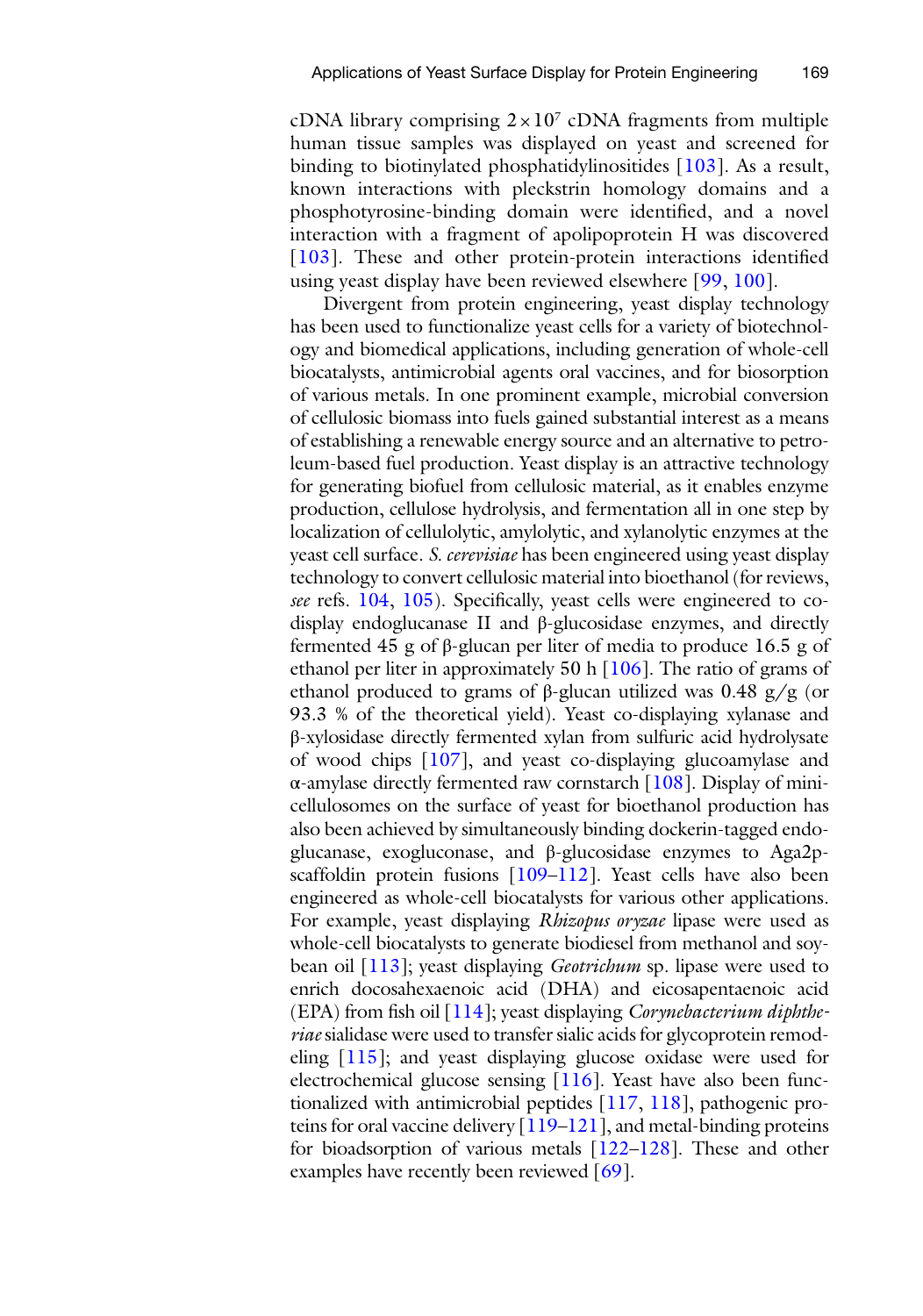#### <span id="page-15-0"></span>**7 Conclusion**

Yeast surface display is an effective tool for protein and cellular engineering, and has facilitated countless applications in research, biotechnology, and medicine. In contrast to other technologies such as ribosome and phage display, yeast display offers compatibility with flow cytometric analysis, enabling quantitative on-cell measurements of protein expression level, stability, affinity, and specificity without the need for soluble protein expression and purification steps. Additionally, unlike bacterial and phage display, yeast display provides a eukaryotic expression system capable of producing complex mammalian proteins containing multiple disulfide bonds. This unique combination of advantages has established yeast display as a leading technology for engineering protein stability, expression, and binding interactions, and as an emerging technology for high-throughput enzyme engineering and yeast cell engineering. Furthermore, other than requiring a FACS instrument for quantitative library screening and analysis, yeast display employs standard laboratory equipment and materials for microbial transformation and culture, and libraries can be readily generated and screened by users within a matter of weeks. As the use and applications of yeast display continue to rapidly expand, it will be exciting to see the advances this powerful technology delivers in the years to come.

#### **Acknowledgements**

Gerald M. Cherf is supported by the National Cancer Institute of the National Institutes of Health under Award Number F31CA186478, and funding from the Stanford Bioengineering Department. The content is solely the responsibility of the authors and does not necessarily represent the official views of the National Institutes of Health.

#### **References**

- 1. He M, Taussig MJ (1997) Antibodyribosome-mRNA (ARM) complexes as efficient selection particles for in vitro display and evolution of antibody combining sites. Nucleic Acids Res 25:5132–5134
- 2. Hanes J, Plückthun A (1997) In vitro selection and evolution of functional proteins by using ribosome display. Proc Natl Acad Sci U S A 94:4937–4942
- 3. Roberts RW, Szostak JW (1997) RNApeptide fusions for the in vitro selection of peptides and proteins. Proc Natl Acad Sci U S A 94:12297–12302
- 4. Mattheakis LC, Bhatt RR, Dower WJ (1994) An in vitro polysome display system for identifying ligands from very large peptide libraries. Proc Natl Acad Sci U S A 91: 9022–9026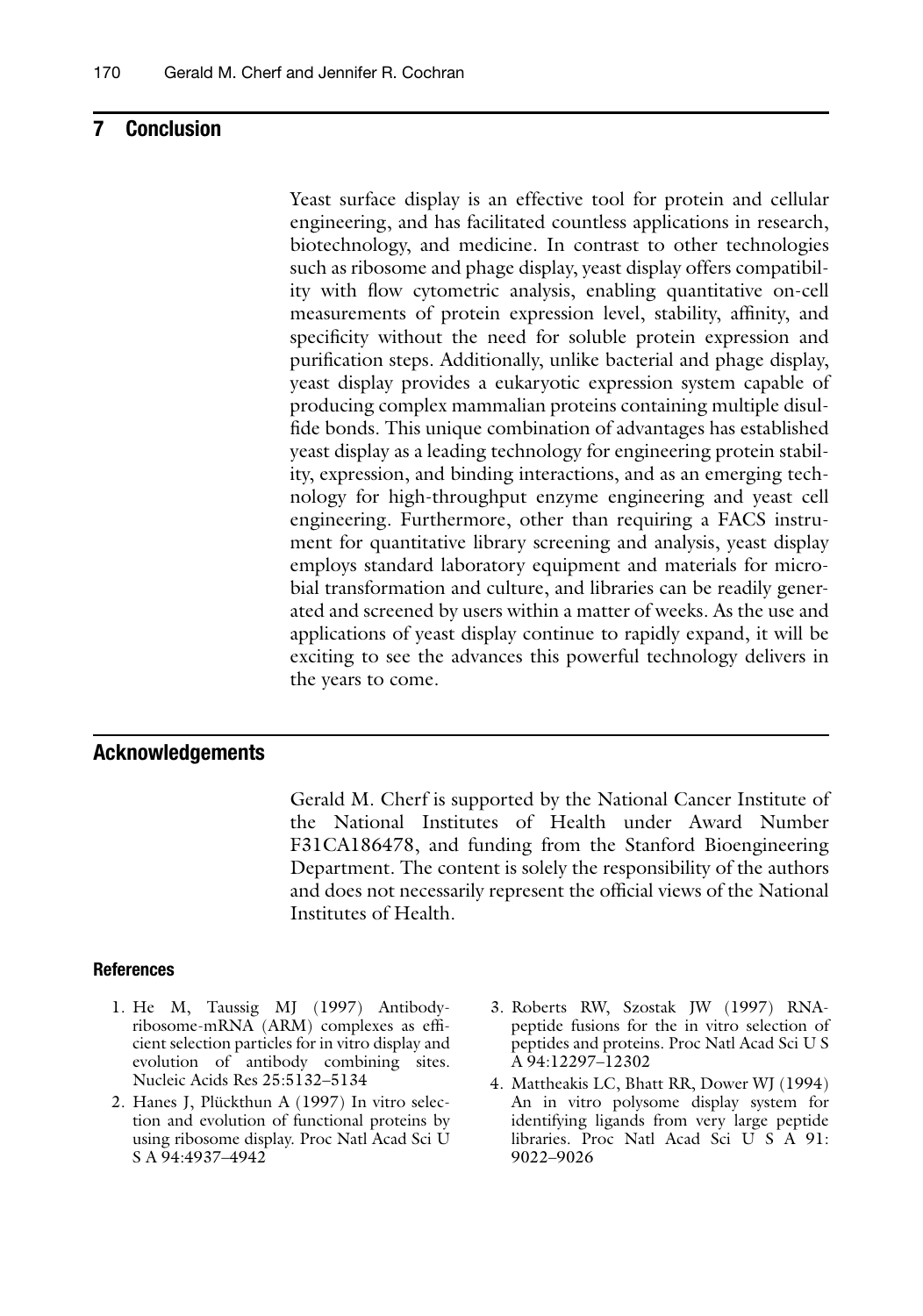- <span id="page-16-0"></span> 5. Mattheakis LC, Dias JM, Dower WJ (1996) Cell-free synthesis of peptide libraries displayed on polysomes. Methods Enzymol 267:195–207
- 6. Smith GP (1985) Filamentous fusion phage: novel expression vectors that display cloned antigens on the virion surface. Science 228:1315–1317
- 7. McCafferty J, Griffiths AD, Winter G, Chiswell DJ (1990) Phage antibodies: filamentous phage displaying antibody variable domains. Nature 348:552–554
- 8. Francisco JA, Campbell R, Iverson BL, Georgiou G (1993) Production and fluorescence-activated cell sorting of Escherichia coli expressing a functional antibody fragment on the external surface. Proc Natl Acad Sci U S A 90:10444–10448
- 9. Ho M, Nagata S, Pastan I (2006) Isolation of anti-CD22 Fv with high affinity by Fv display on human cells. Proc Natl Acad Sci U S A 103:9637–9642
- 10. Beerli RR et al (2008) Isolation of human monoclonal antibodies by mammalian cell display. Proc Natl Acad Sci U S A 105: 14336–14341
- 11. Ernst W et al (1998) Baculovirus surface display: construction and screening of a eukaryotic epitope library. Nucleic Acids Res 26:1718–1723
- 12. Boder ET, Wittrup KD (1997) Yeast surface display for screening combinatorial polypeptide libraries. Nat Biotechnol 15: 553–557
- 13. Kondo A, Ueda M (2004) Yeast cell-surface display—applications of molecular display. Appl Microbiol Biotechnol 64:28–40
- 14. Boder ET, Wittrup KD (2000) Yeast surface display for directed evolution of protein expression, affinity, and stability. Methods Enzymol 328:430–444
- 15. Kapteyn JC, Van Den Ende H, Klis FM (1999) The contribution of cell wall proteins to the organization of the yeast cell wall. Biochim Biophys Acta 1426:373–383
- 16. Roy A, Lu CF, Marykwas DL, Lipke PN, Kurjan J (1991) The AGA1 product is involved in cell surface attachment of the Saccharomyces cerevisiae cell adhesion glycoprotein a-agglutinin. Mol Cell Biol 11:4196–4206
- 17. Lu CF et al (1995) Glycosyl phosphatidylinositoldependent cross-linking of alpha-agglutinin and beta 1,6-glucan in the Saccharomyces cerevisiae cell wall. J Cell Biol 128:333–340
- 18. Koide S, Koide A, Lipovšek D (2012) Targetbinding proteins based on the 10th human

fibronectin type III domain  $(^{10}Fn3)$ . Methods Enzymol 503:135–156

- 19. Scholler N (2012) Selection of antibody fragments by yeast display. Methods Mol Biol 907:259–280
- 20. Zhao Q, Zhu Z, Dimitrov DS (2012) Yeast display of engineered antibody domains. Methods Mol Biol 899:73–84
- 21. Chao G et al (2006) Isolating and engineering human antibodies using yeast surface display. Nat Protoc 1:755–768
- 22. Feldhaus MJ et al (2003) Flow-cytometric isolation of human antibodies from a nonimmune Saccharomyces cerevisiae surface display library. Nat Biotechnol 21:163–170
- 23. Miller KD, Pefaur NB, Baird CL (2008) Construction and screening of antigen targeted immune yeast surface display antibody libraries. Curr Protoc Cytom Chapter 4:Unit4.7
- 24. Wildt S, Gerngross TU (2005) The humanization of N-glycosylation pathways in yeast. Nat Rev Microbiol 3:119–128
- 25. De Pourcq K, De Schutter K, Callewaert N (2010) Engineering of glycosylation in yeast and other fungi: current state and perspectives. Appl Microbiol Biotechnol 87: 1617–1631
- 26. Gerngross TU (2004) Advances in the production of human therapeutic proteins in yeasts and filamentous fungi. Nat Biotechnol 22:1409–1414
- 27. VanAntwerp JJ, Wittrup KD (2000) Fine affinity discrimination by yeast surface display and flow cytometry. Biotechnol Prog 16: 31–37
- 28. Kieke MC, Cho BK, Boder ET, Kranz DM, Wittrup KD (1997) Isolation of anti-T cell receptor scFv mutants by yeast surface display. Protein Eng 10:1303–1310
- 29. Hackel BJ, Kapila A, Wittrup KD (2008) Picomolar affinity fibronectin domains engineered utilizing loop length diversity, recursive mutagenesis, and loop shuffling. J Mol Biol 381:1238–1252
- 30. Boder ET, Midelfort KS, Wittrup KD (2000) Directed evolution of antibody fragments with monovalent femtomolar antigen-binding affinity. Proc Natl Acad Sci U S A 97:10701–10705
- 31. Stemmer WP (1994) Rapid evolution of a protein in vitro by DNA shuffling. Nature 370:389–391
- 32. Lipovsek D et al (2007) Evolution of an interloop disulfide bond in high-affinity antibody mimics based on fibronectin type III domain and selected by yeast surface display: molecular convergence with single-domain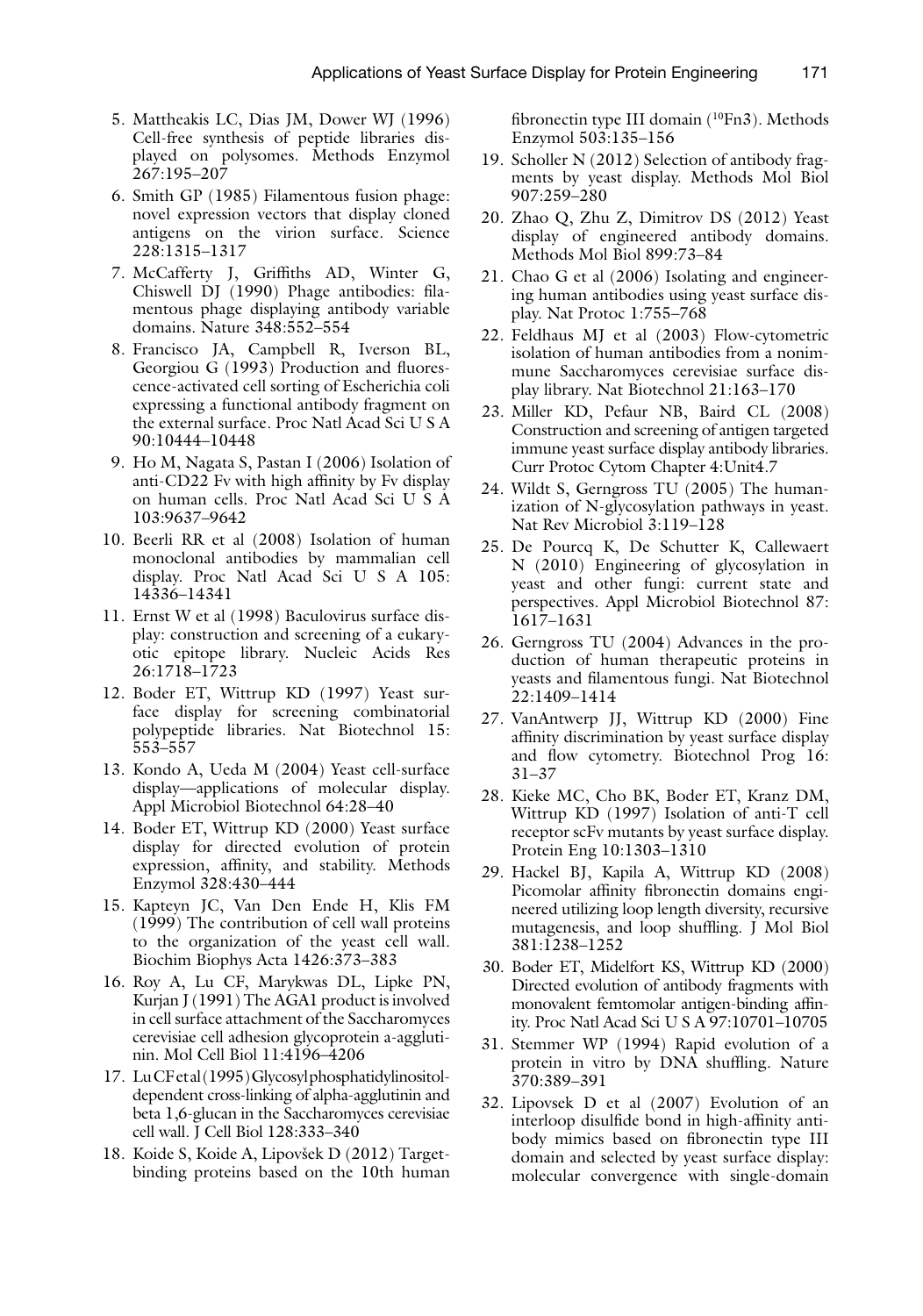<span id="page-17-0"></span>camelid and shark antibodies. J Mol Biol 368:1024–1041

- 33. Holler PD et al (2000) In vitro evolution of a T cell receptor with high affinity for peptide/MHC. Proc Natl Acad Sci U S A 97:5387–5392
- 34. Cochran JR, Kim Y-S, Lippow SM, Rao B, Wittrup KD (2006) Improved mutants from directed evolution are biased to orthologous substitutions. Protein Eng Des Sel 19:245–253
- 35. Rao BM, Girvin AT, Ciardelli T, Lauffenburger DA, Wittrup KD (2003) Interleukin-2 mutants with enhanced alpha-receptor subunit binding affinity. Protein Eng 16:1081-1087
- 36. Rao BM, Driver I, Lauffenburger DA, Wittrup  $KD(2005)$  High-affinity CD25-binding IL-2 mutants potently stimulate persistent T cell growth. Biochemistry 44:10696–10701
- 37. Shpilman M et al (2011) Development and characterization of high affinity leptins and leptin antagonists. J Biol Chem 286:4429–4442
- 38. Kariolis MS et al (2014) An engineered Axl "decoy receptor" effectively silences the Gas6-Axl signaling axis. Nat Chem Biol 10:977–983
- 39. Weiskopf K et al (2013) Engineered SIRPα variants as immunotherapeutic adjuvants to anticancer antibodies. Science 341:88–91
- 40. Weiskopf K et al (2013) Improving macrophage responses to therapeutic antibodies by molecular engineering of  $SIRP\alpha$  variants. Oncoimmunology 2:e25773
- 41. Tasumi S et al (2009) High-affinity lamprey VLRA and VLRB monoclonal antibodies. Proc Natl Acad Sci U S A 106:12891–12896
- 42. Walker LM, Bowley DR, Burton DR (2009) Efficient recovery of high-affinity antibodies from a single-chain Fab yeast display library. J Mol Biol 389:365–375
- 43. Shembekar N et al (2013) Isolation of a high affinity neutralizing monoclonal antibody against 2009 pandemic H1N1 virus that binds at the "Sa" antigenic site. PLoS One 8:e55516
- 44. Wozniak-Knopp G et al (2010) Introducing antigen-binding sites in structural loops of immunoglobulin constant domains: Fc fragments with engineered HER2/neu-binding sites and antibody properties. Protein Eng Des Sel 23:289–297
- 45. Rajpal A et al (2005) A general method for greatly improving the affinity of antibodies by using combinatorial libraries. Proc Natl Acad Sci U S A 102:8466–8471
- 46. Boder ET, Raeeszadeh-Sarmazdeh M, Price JV (2012) Engineering antibodies by yeast display. Arch Biochem Biophys 526:99–106
- 47. Moore SJ, Cochran JR (2012) Engineering knottins as novel binding agents. Methods Enzymol 503:223–251
- 48. Gera N, Hussain M, Rao BM (2013) Protein selection using yeast surface display. Methods 60:15–26
- 49. Silverman AP, Kariolis MS, Cochran JR (2011) Cystine-knot peptides engineered with specificities for  $\alpha(IIb)\beta(3)$  or  $\alpha(IIb)\beta(3)$  and  $\alpha(v)$  $\beta(3)$  integrins are potent inhibitors of platelet aggregation. J Mol Recognit 24:127–135
- 50. Kimura RH, Levin AM, Cochran FV, Cochran JR (2009) Engineered cystine knot peptides that bind alphavbeta3, alphavbeta5, and alpha5beta1 integrins with low-nanomolar affinity. Proteins 77:359-369
- 51. Silverman AP, Levin AM, Lahti JL, Cochran JR (2009) Engineered cystine-knot peptides that bind alpha(v)beta(3) integrin with antibodylike affinities. J Mol Biol  $385:1064-1075$
- 52. Moore SJ, Leung CL, Norton HK, Cochran JR (2013) Engineering agatoxin, a cystineknot peptide from spider venom, as a molecular probe for in vivo tumor imaging. PLoS One 8:e60498
- 53. Kimura RH et al (2011) Functional mutation of multiple solvent-exposed loops in the Ecballium elaterium trypsin inhibitor-II cystine knot miniprotein. PLoS One 6:e16112
- 54. Glotzbach B et al (2013) Combinatorial optimization of cystine-knot peptides towards high-affinity inhibitors of human matriptase-1. PLoS One 8:e76956
- 55. Koide A, Bailey CW, Huang X, Koide S  $(1998)$  The fibronectin type III domain as a scaffold for novel binding proteins. J Mol Biol 284:1141–1151
- 56. Lipovsek D (2011) Adnectins: engineered target-binding protein therapeutics. Protein Eng Des Sel 24:3–9
- 57. Bloom L, Calabro V (2009) FN3: a new protein scaffold reaches the clinic. Drug Discov Today 14:949–955
- 58. Pavoor TV, Cho YK, Shusta EV (2009) Development of GFP-based biosensors possessing the binding properties of antibodies. Proc Natl Acad Sci U S A 106:11895–11900
- 59. Lee C-H et al (2010) Engineering of a human kringle domain into agonistic and antagonistic binding proteins functioning in vitro and in vivo. Proc Natl Acad Sci U S A 107:9567–9571
- 60. Gera N, Hussain M, Wright RC, Rao BM (2011) Highly stable binding proteins derived from the hyperthermophilic Sso7d scaffold. J Mol Biol 409:601–616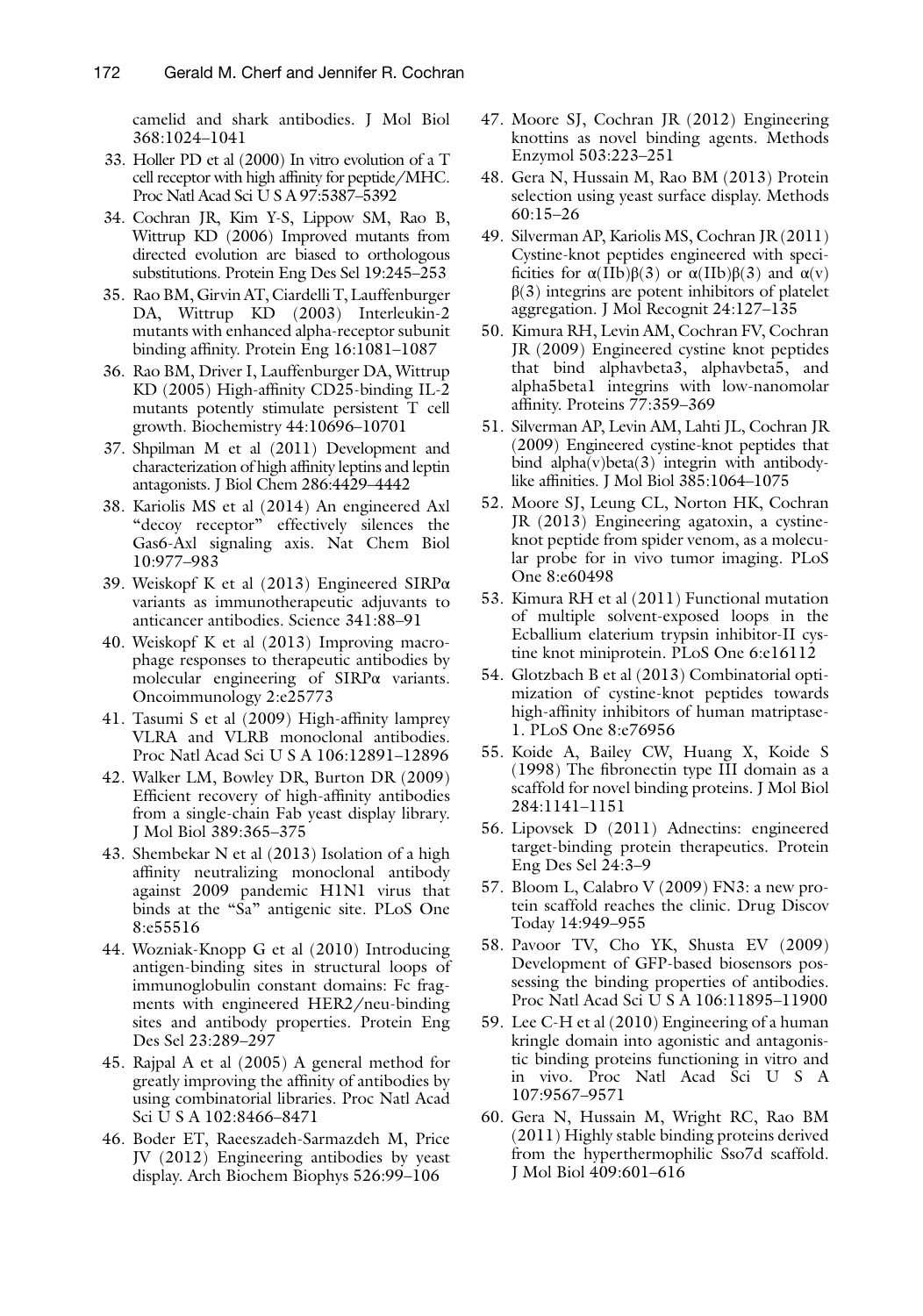- <span id="page-18-0"></span> 61. Puri V, Streaker E, Prabakaran P, Zhu Z, Dimitrov DS (2013) Highly efficient selection of epitope specific antibody through competitive yeast display library sorting. MAbs 5:533–539
- 62. Shusta EV, Kieke MC, Parke E, Kranz DM, Wittrup KD (1999) Yeast polypeptide fusion surface display levels predict thermal stability and soluble secretion efficiency. J Mol Biol 292:949–956
- 63. Kowalski JM, Parekh RN, Wittrup KD (1998) Secretion efficiency in Saccharomyces cerevisiae of bovine pancreatic trypsin inhibitor mutants lacking disulfide bonds is correlated with thermodynamic stability. Biochemistry 37:1264–1273
- 64. Kowalski JM, Parekh RN, Mao J, Wittrup KD (1998) Protein folding stability can determine the efficiency of escape from endoplasmic reticulum quality control. J Biol Chem 273:19453–19458
- 65. Shusta EV, Holler PD, Kieke MC, Kranz DM, Wittrup KD (2000) Directed evolution of a stable scaffold for T-cell receptor engineering. Nat Biotechnol 18:754–759
- 66. Kim Y-S, Bhandari R, Cochran JR, Kuriyan J, Wittrup KD (2006) Directed evolution of the epidermal growth factor receptor extracellular domain for expression in yeast. Proteins 62:1026–1035
- 67. Esteban O, Zhao H (2004) Directed evolution of soluble single-chain human class II MHC molecules. J Mol Biol 340:81–95
- 68. Traxlmayr MW, Obinger C (2012) Directed evolution of proteins for increased stability and expression using yeast display. Arch Biochem Biophys 526:174–180
- 69. Ellgaard L, Helenius A (2003) Quality control in the endoplasmic reticulum. Nat Rev Mol Cell Biol 4:181–191
- 70. Sitia R, Braakman I (2003) Quality control in the endoplasmic reticulum protein factory. Nature 426:891–894
- 71. Park S et al (2006) Limitations of yeast surface display in engineering proteins of high thermostability. Protein Eng Des Sel 19: 211–217
- 72. Pavoor TV, Wheasler JA, Kamat V, Shusta EV (2012) An enhanced approach for engineering thermally stable proteins using yeast display. Protein Eng Des Sel 25:625–630
- 73. Traxlmayr MW et al (2012) Directed evolution of stabilized IgG1-Fc scaffolds by application of strong heat shock to libraries displayed on yeast. Biochim Biophys Acta 1824:542–549
- 74. Traxlmayr MW et al (2013) Directed evolution of Her2/neu-binding IgG1-Fc for

improved stability and resistance to aggregation by using yeast surface display. Protein Eng Des Sel 26:255–265

- 75. Jones DS, Tsai P-C, Cochran JR (2011) Engineering hepatocyte growth factor fragments with high stability and activity as Met receptor agonists and antagonists. Proc Natl Acad Sci U S A 108:13035–13040
- 76. Schweickhardt RL, Jiang X, Garone LM, Brondyk WH (2003) Structure-expression relationship of tumor necrosis factor receptor mutants that increase expression. J Biol Chem 278:28961–28967
- 77. Buonpane RA, Moza B, Sundberg EJ, Kranz DM (2005) Characterization of T cell receptors engineered for high affinity against toxic shock syndrome toxin-1. J Mol Biol 353:308–321
- 78. Jones LL et al (2006) Engineering and characterization of a stabilized alpha1/alpha2 module of the class I major histocompatibility complex product Ld. J Biol Chem 281: 25734–25744
- 79. Weber KS, Donermeyer DL, Allen PM, Kranz DM (2005) Class II-restricted T cell receptor engineered in vitro for higher affinity retains peptide specificity and function. Proc Natl Acad Sci U S A 102:19033–19038
- 80. Henke E, Bornscheuer UT (1999) Directed evolution of an esterase from Pseudomonas fluorescens. Random mutagenesis by error- prone PCR or a mutator strain and identification of mutants showing enhanced enantioselectivity by a resorufin-based fluorescence assay. Biol Chem 380:1029–1033
- 81. Sroga GE, Dordick JS (2001) Generation of a broad esterolytic subtilisin using combined molecular evolution and periplasmic expression. Protein Eng 14:929–937
- 82. Stevenson BJ, Yip SH-C, Ollis DL (2013) In vitro directed evolution of enzymes expressed by E. coli in microtiter plates. Methods Mol Biol 978:237–249
- 83. Tawfik DS, Griffiths AD (1998) Man-made cell-like compartments for molecular evolution. Nat Biotechnol 16:652–656
- 84. Griffiths AD, Tawfik DS (2003) Directed evolution of an extremely fast phosphotriesterase by in vitro compartmentalization. EMBO J 22:24–35
- 85. Lipovsek D et al (2007) Selection of horseradish peroxidase variants with enhanced enantioselectivity by yeast surface display. Chem Biol 14:1176–1185
- 86. Antipov E, Cho AE, Wittrup KD, Klibanov AM (2008) Highly L and D enantioselective variants of horseradish peroxidase discovered by an ultrahigh-throughput selection method. Proc Natl Acad Sci U S A 105:17694–17699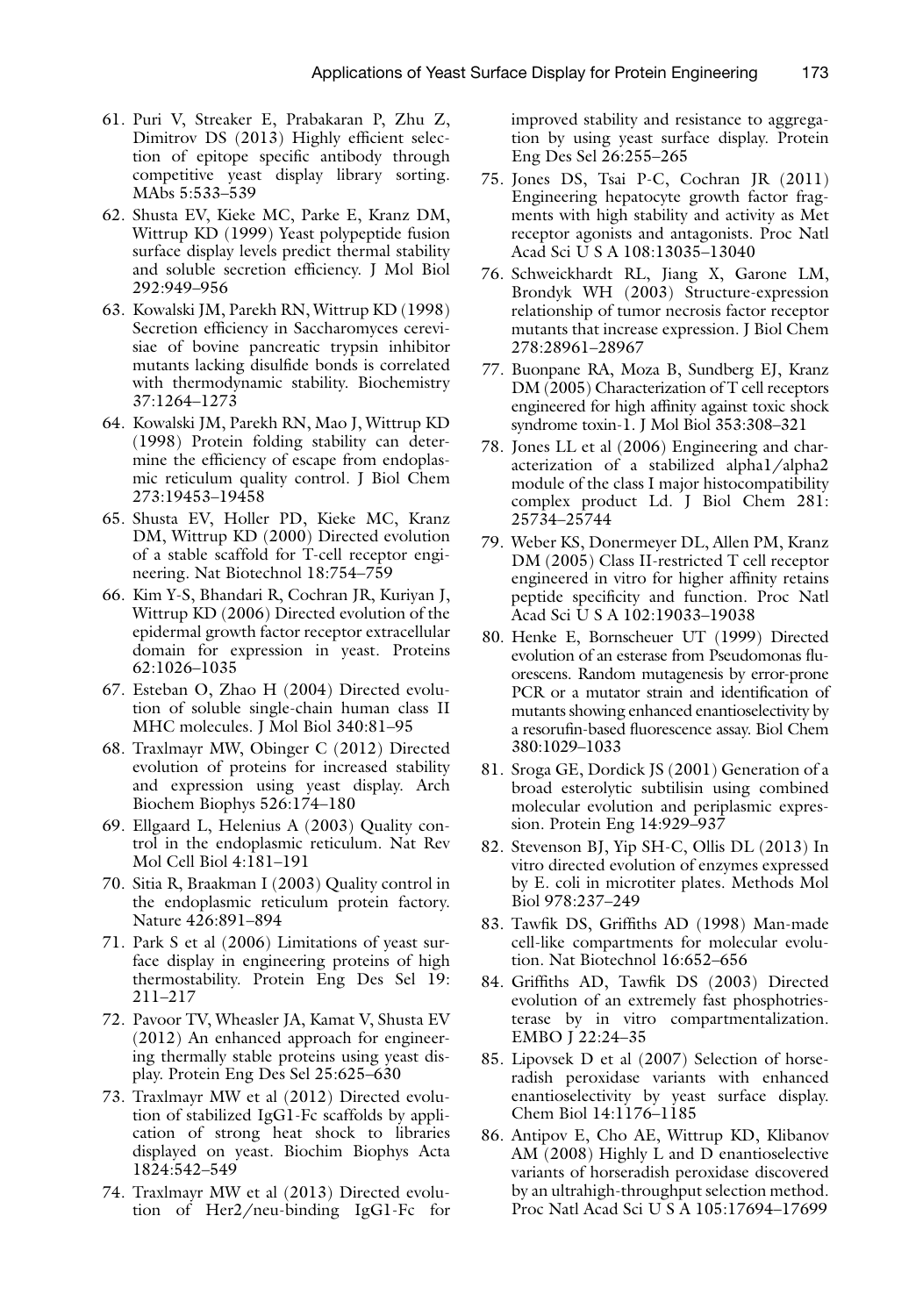- <span id="page-19-0"></span> 87. Chen I, Dorr BM, Liu DR (2011) A general strategy for the evolution of bond-forming enzymes using yeast display. Proc Natl Acad Sci U S A 108:11399–11404
- 88. Fushimi T et al  $(2013)$  Mutant firefly luciferases with improved specific activity and dATP discrimination constructed by yeast cell surface engineering. Appl Microbiol Biotechnol 97:4003–4011
- 89. Han S, Zhang J, Han Z, Zheng S, Lin Y (2011) Combination of site-directed mutagenesis and yeast surface display enhances Rhizomucor miehei lipase esterification activity in organic solvent. Biotechnol Lett 33:2431–2438
- 90. Zhang K et al (2013) Engineering the substrate specificity of the DhbE adenylation domain by yeast cell surface display. Chem Biol 20:92–101
- 91. White KA, Zegelbone PM (2013) Directed evolution of a probe ligase with activity in the secretory pathway and application to imaging intercellular protein-protein interactions. Biochemistry. doi[: 10.1021/bi400268m](http://dx.doi.org/10.1021/bi400268m)
- 92. Yi L et al (2013) Engineering of TEV protease variants by yeast ER sequestration screening (YESS) of combinatorial libraries. Proc Natl Acad Sci U S A 110:7229–7234
- 93. Steffens DL, Williams JGK (2007) Efficient site-directed saturation mutagenesis using degenerate oligonucleotides. J Biomol Tech 18:147–149
- 94. Cochran JR, Kim Y-S, Olsen MJ, Bhandari R, Wittrup KD (2004) Domain-level antibody epitope mapping through yeast surface display of epidermal growth factor receptor fragments. J Immunol Methods 287:147–158
- 95. Chao G, Cochran JR, Wittrup KD (2004) Fine epitope mapping of anti-epidermal growth factor receptor antibodies through random mutagenesis and yeast surface display. J Mol Biol 342:539–550
- 96. Boersma YL, Chao G, Steiner D, Wittrup KD, Plückthun A (2011) Bispecific designed ankyrin repeat proteins (DARPins) targeting epidermal growth factor receptor inhibit A431 cell proliferation and receptor recycling. J Biol Chem 286:41273–41285
- 97. Han T et al (2011) Fine epitope mapping of monoclonal antibodies against hemagglutinin of a highly pathogenic H5N1 influenza virus using yeast surface display. Biochem Biophys Res Commun 409:253–259
- 98. Mata-Fink J et al (2013) Rapid conformational epitope mapping of anti-gp120 antibodies with a designed mutant panel displayed on yeast. J Mol Biol 425:444–456
- 99. Pepper LR, Cho YK, Boder ET, Shusta EV (2008) A decade of yeast surface display technology: where are we now? Comb Chem High Throughput Screen 11:127–134
- 100. Gai SA, Wittrup KD (2007) Yeast surface display for protein engineering and characterization. Curr Opin Struct Biol 17:467–473
- 101. Bidlingmaier S, Liu B (2006) Construction and application of a yeast surface-displayed human cDNA library to identify posttranslational modification-dependent proteinprotein interactions. Mol Cell Proteomics 5:533–540
- 102. Bidlingmaier S et al (2009) Identification of MCAM/CD146 as the target antigen of a human monoclonal antibody that recognizes both epithelioid and sarcomatoid types of mesothelioma. Cancer Res 69:1570–1577
- 103. Bidlingmaier S, Liu B (2007) Interrogating yeast surface-displayed human proteome to identify small molecule-binding proteins. Mol Cell Proteomics 6:2012–2020
- 104. Kondo A, Tanaka T, Hasunuma T, Ogino C (2010) Applications of yeast cell-surface display in bio-refinery. Recent Pat Biotechnol 4:226–234
- 105. Tanaka T, Yamada R, Ogino C, Kondo A (2012) Recent developments in yeast cell surface display toward extended applications in biotechnology. Appl Microbiol Biotechnol 95:577–591
- 106. Fujita Y et al  $(2002)$  Direct and efficient production of ethanol from cellulosic material with a yeast strain displaying cellulolytic enzymes. Appl Environ Microbiol 68:5136–5141
- 107. Katahira S, Mizuike A, Fukuda H, Kondo A (2006) Ethanol fermentation from lignocellulosic hydrolysate by a recombinant xylose- and cellooligosaccharide-assimilating yeast strain. Appl Microbiol Biotechnol 72:1136–1143
- 108. Shigechi H et al (2004) Direct production of ethanol from raw corn starch via fermentation by use of a novel surface-engineered yeast strain codisplaying glucoamylase and alpha-amylase. Appl Environ Microbiol 70:5037–5040
- 109. Tsai S-L, DaSilva NA, Chen W (2013) Functional display of complex cellulosomes on the yeast surface via adaptive assembly. ACS Synth Biol 2:14–21
- 110. Kim S, Baek S-H, Lee K, Hahn J-S (2013) Cellulosic ethanol production using a yeast consortium displaying a minicellulosome and β-glucosidase. Microb Cell Fact 12:14
- 111. Tsai S-L, Oh J, Singh S, Chen R, Chen W (2009) Functional assembly of minicellulosomes on the Saccharomyces cerevisiae cell